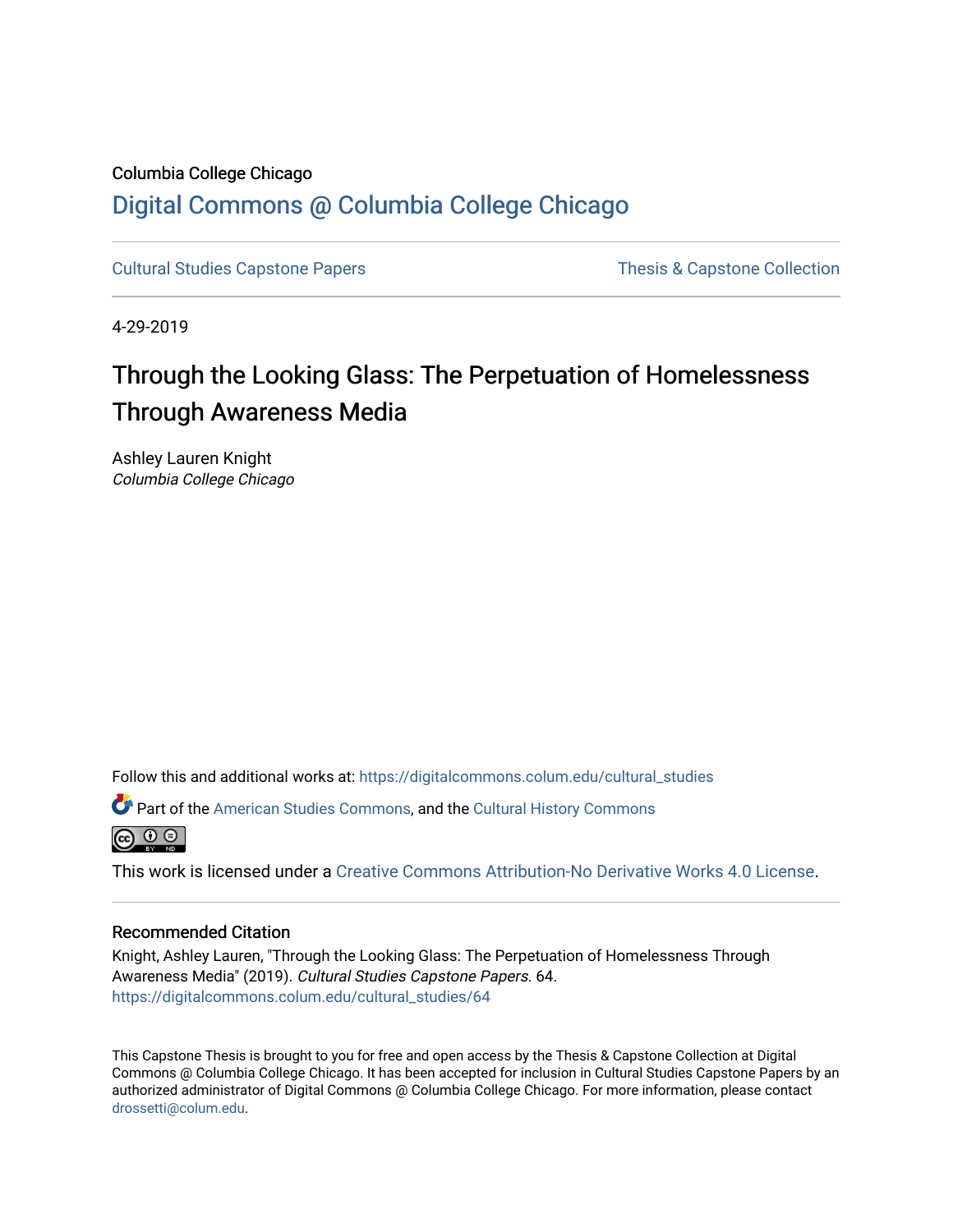Columbia College Chicago

# Through the Looking-Glass: The Perpetuation of Homelessness Through

Awareness Media

Ashley Lauren Knight Senior Capstone: Section 01 Dr. Jaafar Aksikas April 22,2019

## Abstract:

The definition of who the homelessness are has historically been defined by media. This project performs a genealogical analysis influenced by the work Foucault has done in *Madness and Civilization* to contextualize the way different forms of media through the years has constructed the homeless stereotype we live with today. By zeroing in on awareness media that is produced by independent documentarians, it becomes apparent the goal is not to educate on the systemic issue of homelessness, but more so to create an empathy-based connection between the subject and the viewer. This paper argues that an empathy-based production is not strong enough to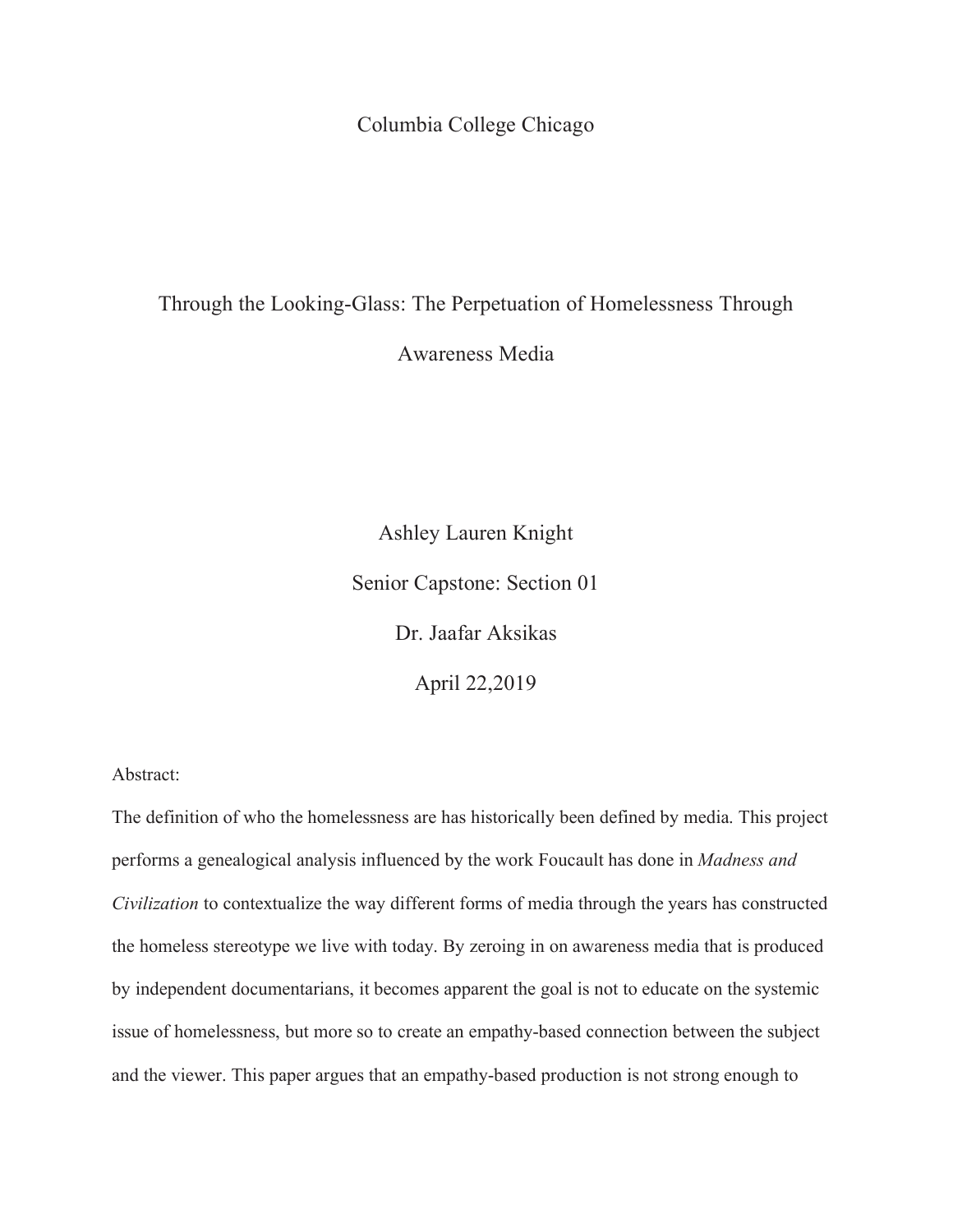evoke actual change and furthermore, undermines its goal of creating awareness through the way it is produced. The underlying importance being, these productions are readily accessible on YouTube. A space that has been acclaimed as the new place to be in the media realm. This is the next step in the media timeline that defines homelessness. Empathy based productions ultimately misrepresent the homeless as a natural occurrence in society and lack a call to action. Therefore, allowing the timeline to continue uninterrupted and the homeless stereotype untouched, but reinforced.

**Keywords:** Homelessness, Awareness Media, Empathy, Independent Documentaries, Genealogy, Production

Homelessness is an issue that has taken our country by storm. You can find this growing phenomenon almost around every corner that you turn into, especially in big metropolitan centers. This topic has become so commonplace and an issue of grave concern for the entire country. So, how can such a prevalent issue still be growing as rapidly as it is? The conversation of homelessness is skewed disproportionately. When talking about this issue, we default into the generally passive "so sad to see" kinds of conversation, without digging deeper into its hidden social origins and causes. The US economy is designed in a way that makes it hard for poor to rose above the poverty line once they hit it. That has nothing to do with the individuals themselves, but everything to do with the way our society and political economy is organized. In the contemporary era of new media, there has been a rise of awareness media, specifically in the category of independent documentaries. Independent documentaries are readily available to any and every consumer with a quick YouTube search, and oftentimes, these videos are very short and easy to consume. Short documentaries are appealing to audiences because they can be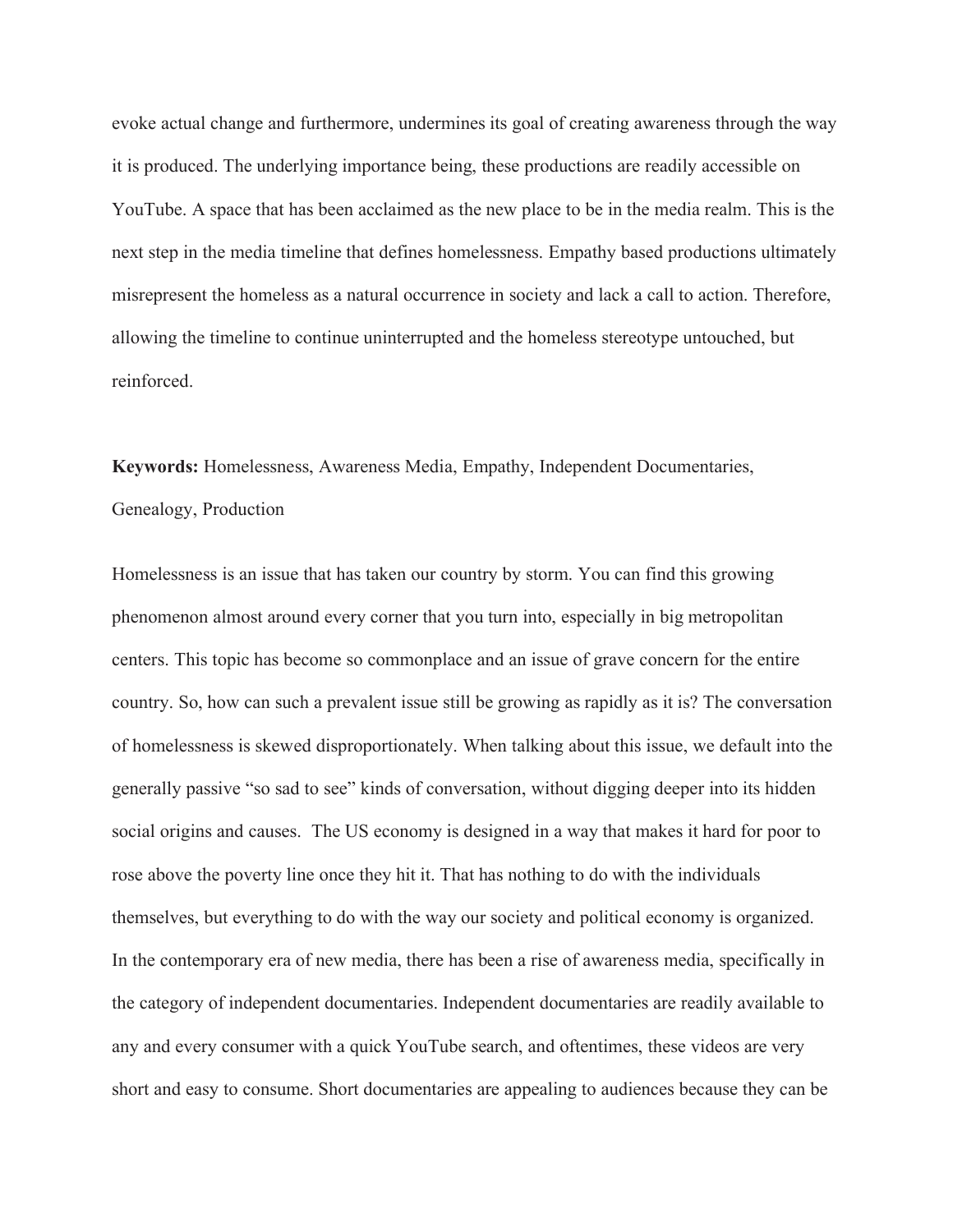consumed rapidly. They are generally short and 'get straight to the point.' Every piece of information has to be picked precisely so the creator can convey their message as strongly as possible. But, with this rises an arsenal of issues. What is the most powerful route to take to not only raise awareness, but also call the viewer to action? How do you cause the viewer to take this information into everyday life and into every conversation they have on the issue? What will make the media you produce stick in the viewers' head and cause a discomfort so deep they NEED to see the current situation change?

I'm raising these questions on the topic of homelessness because the latter has the potential to affect us all. The potential for homelessness looms in every person's future, if we aren't afraid for the people experiencing it now, we should be afraid for ourselves. No one knows for sure that if they will ever be in this position; our future in unknown. But, why is homeless still not a serious issue on our radar in the political and public spheres? My thesis will examine independent YouTube documentaries aimed to raise awareness about the issue of homelessness. I am breaking down why this extremely niche category is so influential, the history behind the creation of the stereotype of homelessness, and address the perpetuation of it through media created with the purpose to benefit. I plan to intervene and raise awareness where the media I am discussing has fallen short. I am providing a call to action and breaking the ground so we can no longer sit as bystanders. Without doing this, we will continue to be passive and no real change will ever materialize.

Coming to Chicago four years ago from rural Nebraska, was the first time I had ever encountered homelessness face to face. Seeing this issue up close and in a personal way was so incredibly jarring. I found myself always giving away whatever small amount of money I happened to have in my pockets but also wondering how everyone could walk past these people without even a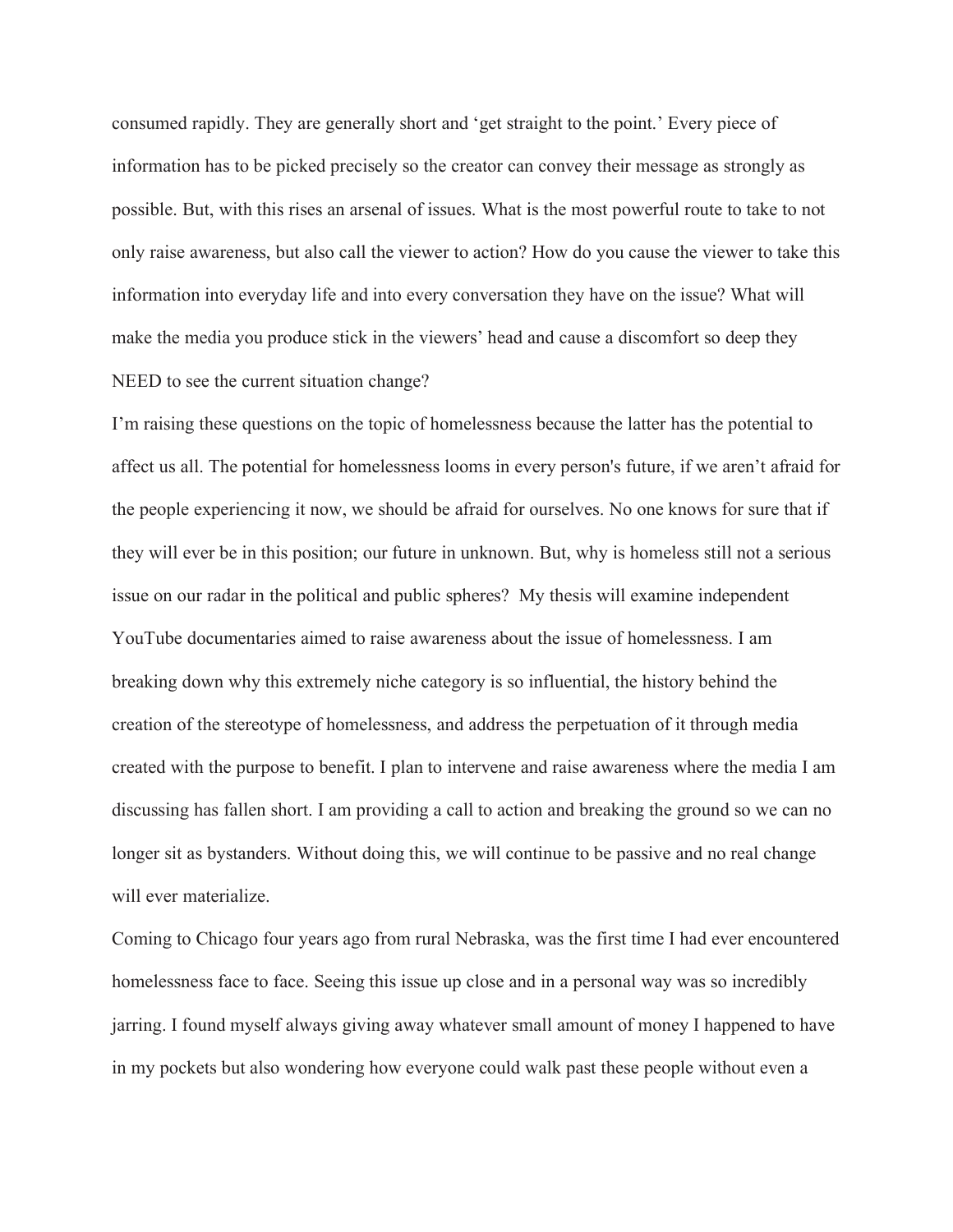concerned look. As I continued to live here, I became desensitized. I became exactly like those people. I was absorbed in getting where I was going and being on my phone instead of continuing to take notice of these people and their situations. When I was finally able to take a step back and realize what had happened my heart broke. In the sadness and anger I had felt I became extremely passionate about discovering why homelessness exists and why these people have become so easily overlooked. Why do we have the ability to be desensitized to seeing fellow human beings live on the streets? And how can we dehumanize someone when we are looking them right in the eye?

To educate myself, I started my journey looking into the world of YouTube documentaries that spoke directly to homelessness and homeless people. I learned so many stories of how people ended up homeless, but also why they have continued to stay in that situation. While doing this, my eyes were opened to the stereotype of who the homeless are. Society tells us that homeless people are the bottom of the totem pole. These are people that have not worked hard enough or have the wrong priorities or got caught up in drugs, alcohol, or gambling. While this may be in some cases, it does not apply to all homeless people. Most homeless people are mentally ill or were struck by a financial hardship that they were unable to overcome. These are often people that had average lives and ended up in this situation because of a political economic system that produces extreme poverty and homelessness. But, this is not at all what we are taught about the homeless and homelessness.

As I continued researching, I looked into the safeguards in place to help individuals in this position. There are very few and the list keeps getting smaller. These are things like affordable housing, welfare, and help for the mentally ill. These things are virtually unattainable to many among the homeless; only a few are able to ever actually benefit from these programs. The only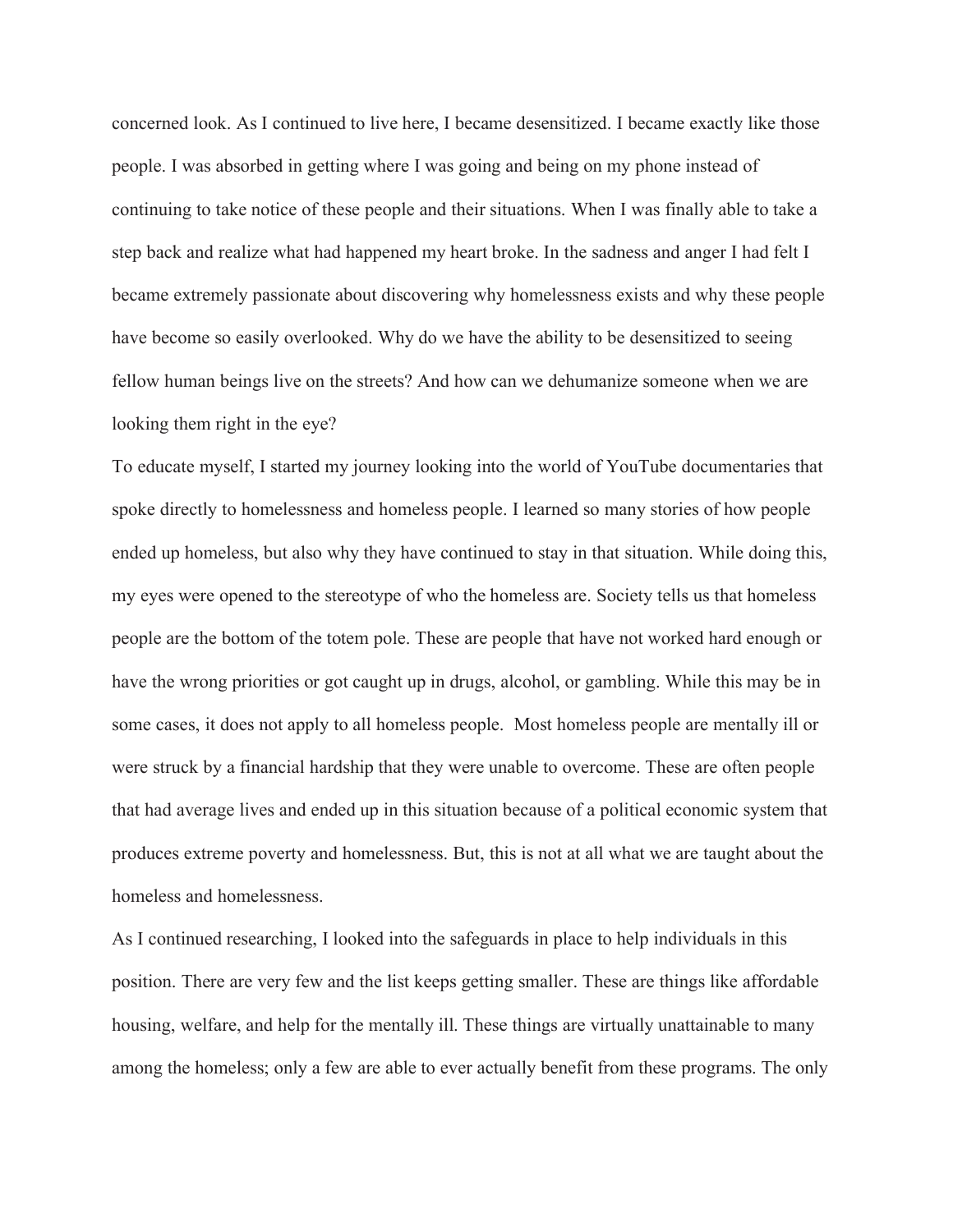hope for the homeless are shelters and charity organizations, which are problematic as well. It became very clear to me that the issue of homelessness, although it will more than likely always exist, could be dramatically reduced if there were more attainable low-income options and opportunities.

 My thesis draws heavily on the work Michel Foucault has done on genealogy. Foucault uses genealogy to study the history of how social structures that have been normalized for us are formed. He believes that by doing genealogical studies you can shatter the current structure in place and address the actual individual being affected by them. Foucault's work helps me address the history of the creation of what we know homelessness as today and look beyond what we have been programmed to believe. In conjunction with this, I use Stuart Hall's work on encoding/decoding to critique and interrogate dominant modes of awareness media. I embark on a semiotic analysis that breaks down the production of two sample documentaries, *Homeless in Chicago* by Bryan Urbanack and *Homeless in America* by Strange Archive, to address how the current stereotype of homelessness is perpetuated instead of being combatted.

In this day and age, media is so easily accessible and productions based on empathy rarely come into question. I believe it is extremely important to look at these empathy-based productions even closer to make sure they are accurately representing the community and the message they are sending is being communicated clearly and thoroughly as well to be sure the viewer is receiving the full, accurate picture. Otherwise, when this media does not come into question, misrepresentation is often missed. This is integral to making progress. If a message of misrepresentation is continuously recreated, time and time again this community will continue to be overlooked. For clarification, when I use the term misrepresentation, I am referring to the recreation of the homeless stereotype in a form of media that should instead be combating it. I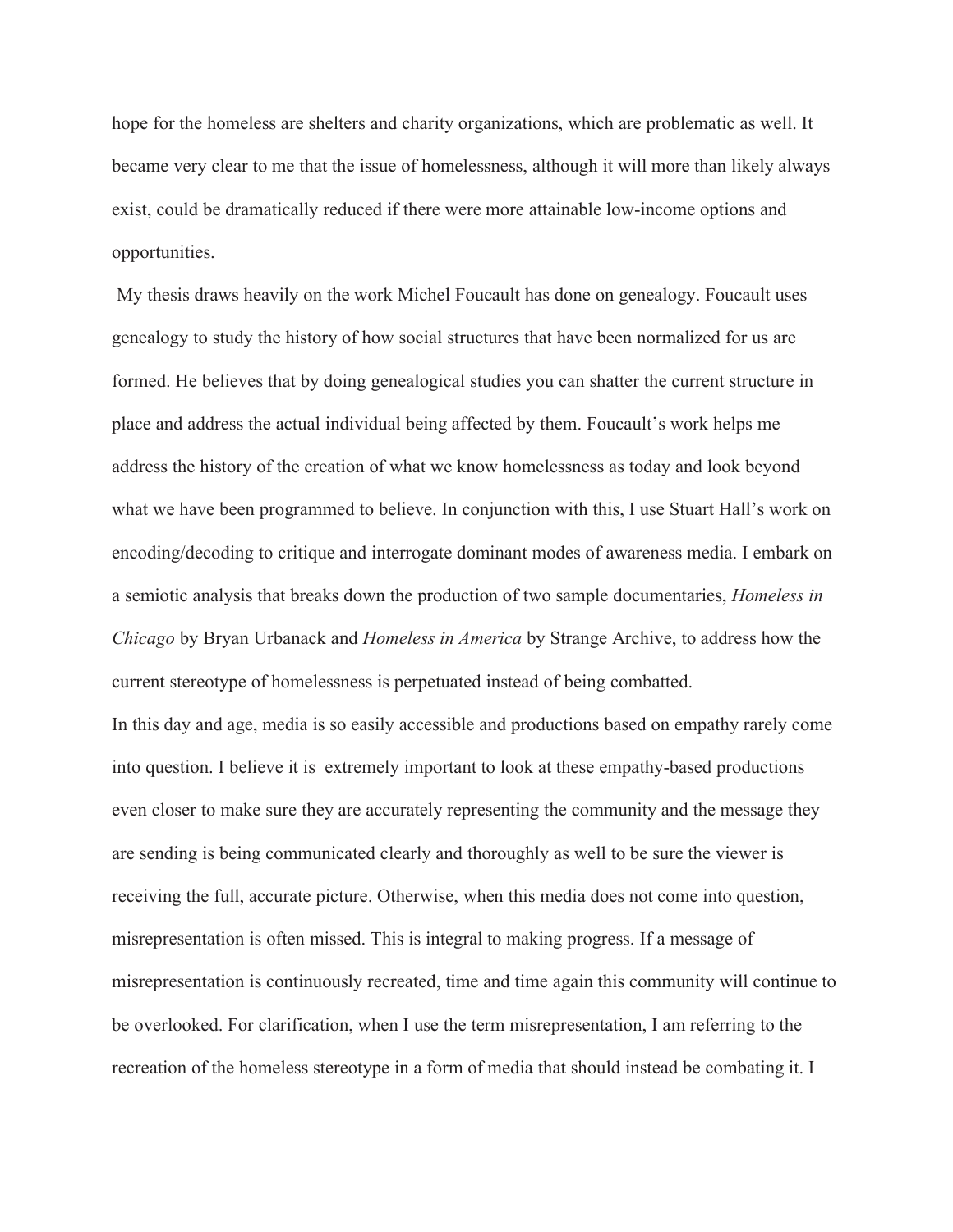feel the point of awareness media is to create a bridge between structure and empathy. You should create the necessary empathetic connection between the subject and viewer, but not without also addressing the structure and larger social forces involved. Our unconscious minds are easily susceptible to power hierarchies. We fall into our place and don't notice it working on the people below our class unless we have made ourselves conscious to do so. It is easy to be sucked into the stereotype of homelessness, even when watching a gut-wrenching story being told by a homeless person. The slightest thing can trigger a programmed glimmer in the untrained eyes unconscious mind. This comes into play in many instances, most notable is when we walk past the homeless on the street without even making eye contact or offering up a smile. What is it in us that triggers that response? I have heard many testimonials from homeless individuals that have pinpointed this exact remark. It is often said that even if money cannot be given the kindness of a smile or an acknowledgement with your eyes, can provide just as much help.

If you were to conduct a census of the homeless individuals in the United States at any point in time, you would consistently find that there are 83,000 individuals who experience chronic homelessness. Individuals who experience chronic homelessness have been homeless for over a year and have a mental or physical condition that is debilitating. Beyond this there are up to 560,000 people homeless in the United States (Quinn 31). For the work I am doing in this project, I am using homeless as an all-encompassing term. I am choosing to define homeless not by home loss, but by the economic level homeless subjects are placed at in society. That is, this includes for me any person who is experiencing extreme hardship and cannot rise above it due to stipulations put in place by the government, including minimum income requirements, disability restrictions, lack of mailing address, etc. I think it's important to define this because there is a lot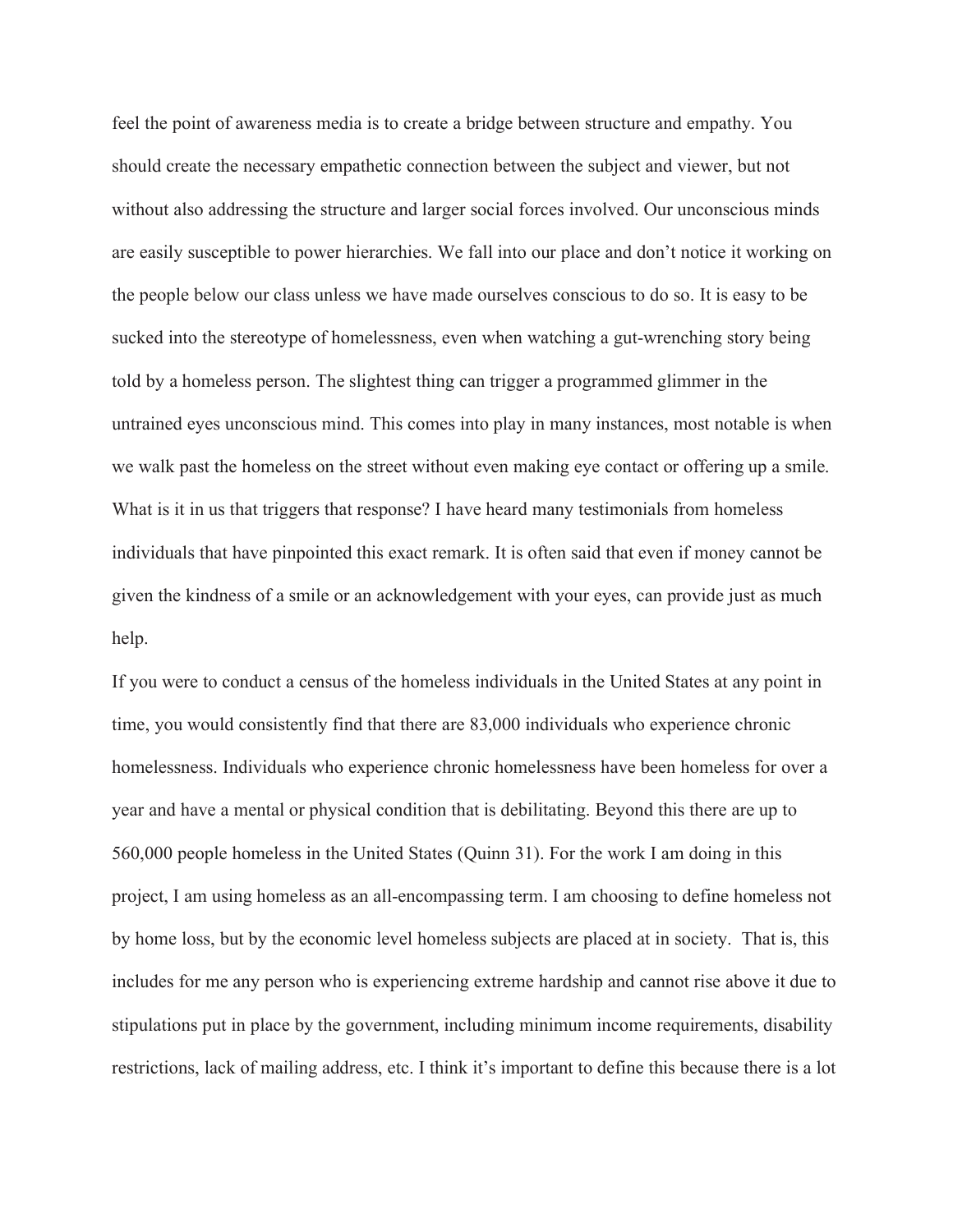of research work done on homelessness that centers solely around the lack of the home. But, in this project, I'm talking about the people who are at the economic level where it is difficult to even function. I believe where you sleep does not define whether you are homeless or not; it is where you're standing economically and the hardships that affect you physically, mentally, and economically.

#### **Genealogical Analysis of Homelessness**

The work Foucault has done on genealogy has enabled a new way of looking at the world around us. We are told what something is and then that is the idea we have. We rarely question these things because we were told they are normal. However, Foucault believes doing a genealogical analysis you can provide a deeper context and call into question these seemingly normal ideas. By looking at how we believed things were in the past, we can adjust how we believe them to be now. Foucault is renowned for his genealogical analysis of the clinically insane. He provides a historical analysis of how we have created the stereotype of the mentally ill needing to be institutionalized in his book *Madness and Civilization: A History of Insanity in the Age of Reason*. He explains that the mad were once thought of as wiser than the average person. They were allowed to continue living their lives normally and actually had more power than normal individuals because it was believed that they knew something that we did not. However, as time moves on this idea does a complete turn and we now believe that the mentally ill are dangerous people that need to be contained to preserve the safety of the citizens. Genealogical analysis uncovers discrimination against disenfranchised individuals. Historically when issues like homelessness and mental illness began emerging we still treated these individuals as humans with value. But, as time moves on that fades away and society becomes disgusted and starts seeing these individuals in a dehumanizing manner.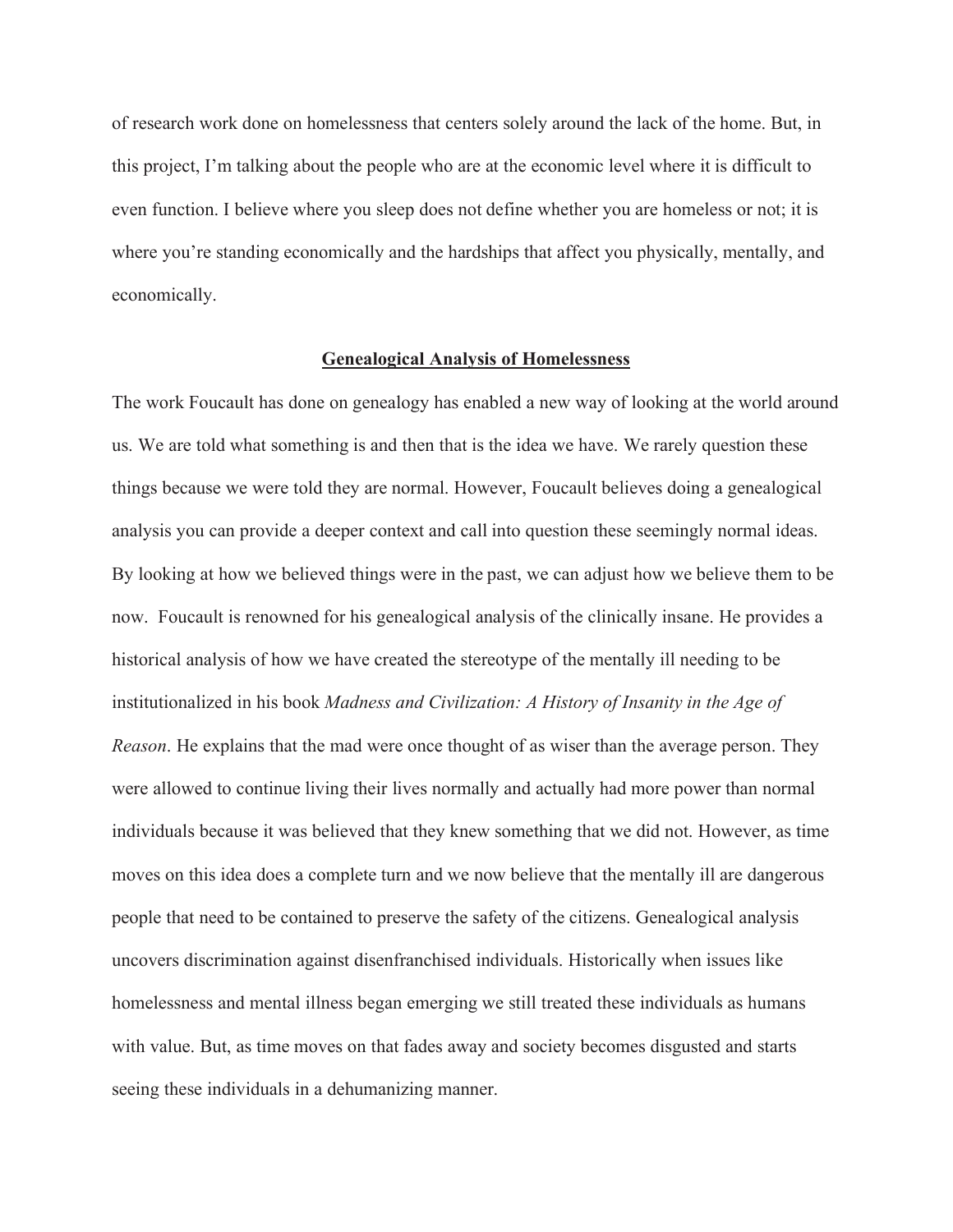The word homeless did not always come with the stereotype that it has today. Today the stereotype of the homeless, that is most frequently associated with this issue, is that if you are homeless you are where you are in life because of a lack of desire to work, drug addiction, or misconduct of their own volition. In reality this is true to an extent, but it is not true for all cases. The way our current economic system is structured leaves virtually no room for anyone to rise above there volatile economic standing. Foucault says, "madness is the false punishment of a false solution, but by its own virtue it brings to light the real problem, which can then be truly resolved." I believe this quote is saying that deeming someone as mad means the solution is institutionalization. America has a history of keeping what they deem as wrong out of sight and far away from "normal" citizens. We see this with segregation and the internment camps used against Japanese Americans during World War Two. This is the real problem I believe Foucault is referring to. We keep the "unsightly" out of sight and this is inherently wrong and cannot be continued to be tolerated. In the situation of homelessness instead of boxing up the homeless and keeping them out of sight, we have left them on the streets to be seen as the dunce of society. Residual propaganda of the American Dream around every corner to remind you that if you do not continue to work hard and provide for yourself that is where you will be. Letting this continue to be a reality is inhumane and it is crucial that this is changed.

To be able to truly understand what homelessness is, it is important to understand the history behind the word and know what homelessness was. I am addressing homelessness in my thesis in the present-day context, but understanding that this word hasn't always had the connotation we know it to currently have is pivotal in conveying my theory of misrepresentation. In *There's No Place Like Home: The Discursive Creation of Homelessness*, Celine-Marie Pascale performs a post-structuralist analysis of homelessness and contextualizes the role print media played within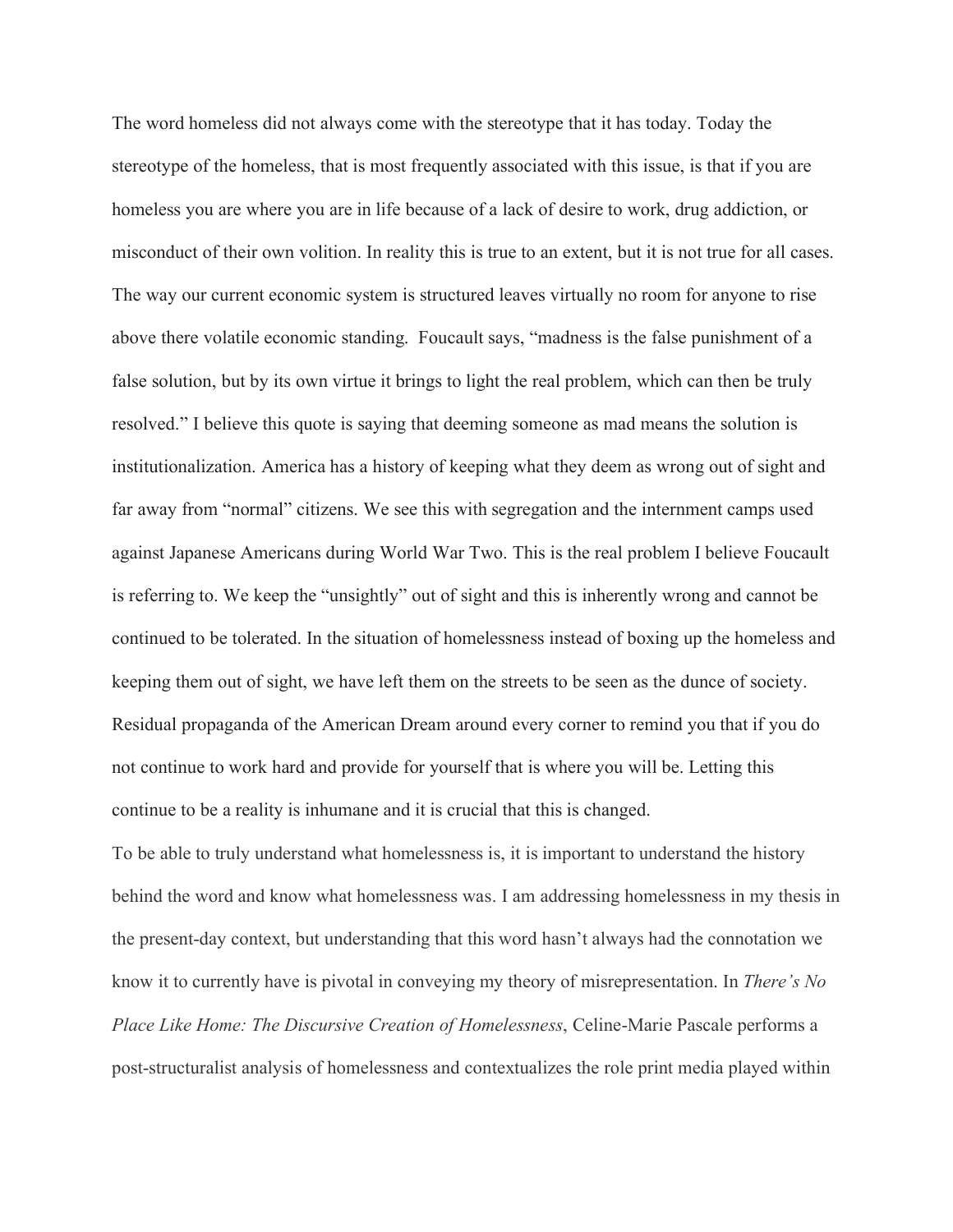the development of the connotation we now connect with the term homeless. She begins her article by taking us back to the 1980s. During this time the impoverished were separated into two categories, the old poor and the new poor. The old poor were referred to as those who were accustomed to life on the street or also known as 'bums.' The new poor were categorized as hardworking people who were in sticky situations due to a recent change in the economy (Pascale 253).

The new poor are the people who were originally connected to the term 'homeless.' During this time the word came with a connotation that implied a specific hardship placed on a person that was so overbearing they were unable to overcome it. Who the new poor is and what that means can be better explained by Pascale in this quote,

Single (White) men were reported to compose 85% of the estimated 1.2 million people without housing in 1983 and were referred to as "economic refugees who have found it impossible to get work or affordable housing" Overall, newspapers used homelessness as a term to characterize hard working people who lost their homes because of structural economic changes and were deserving of some new level of attention. The New York Times quoted Governor Cuomo as saying that he was committed to "giving the homeless the safe, clean shelter that is a basic human right (Pascale 253-254).

This is so crucial because the connotation to the word homeless and the eagerness to provide clean and safe shelters for homeless people has completely shifted. Homeless was used to describe respectable people which caused an urgency to make sure the institutions for them were in perfect order. This is not what we see in the world today. Historically, cities have been accustomed to the need of providing affordable housing. Flop houses which originated in the 1900s were created for the use of individuals who needed to the cheapest housing and as an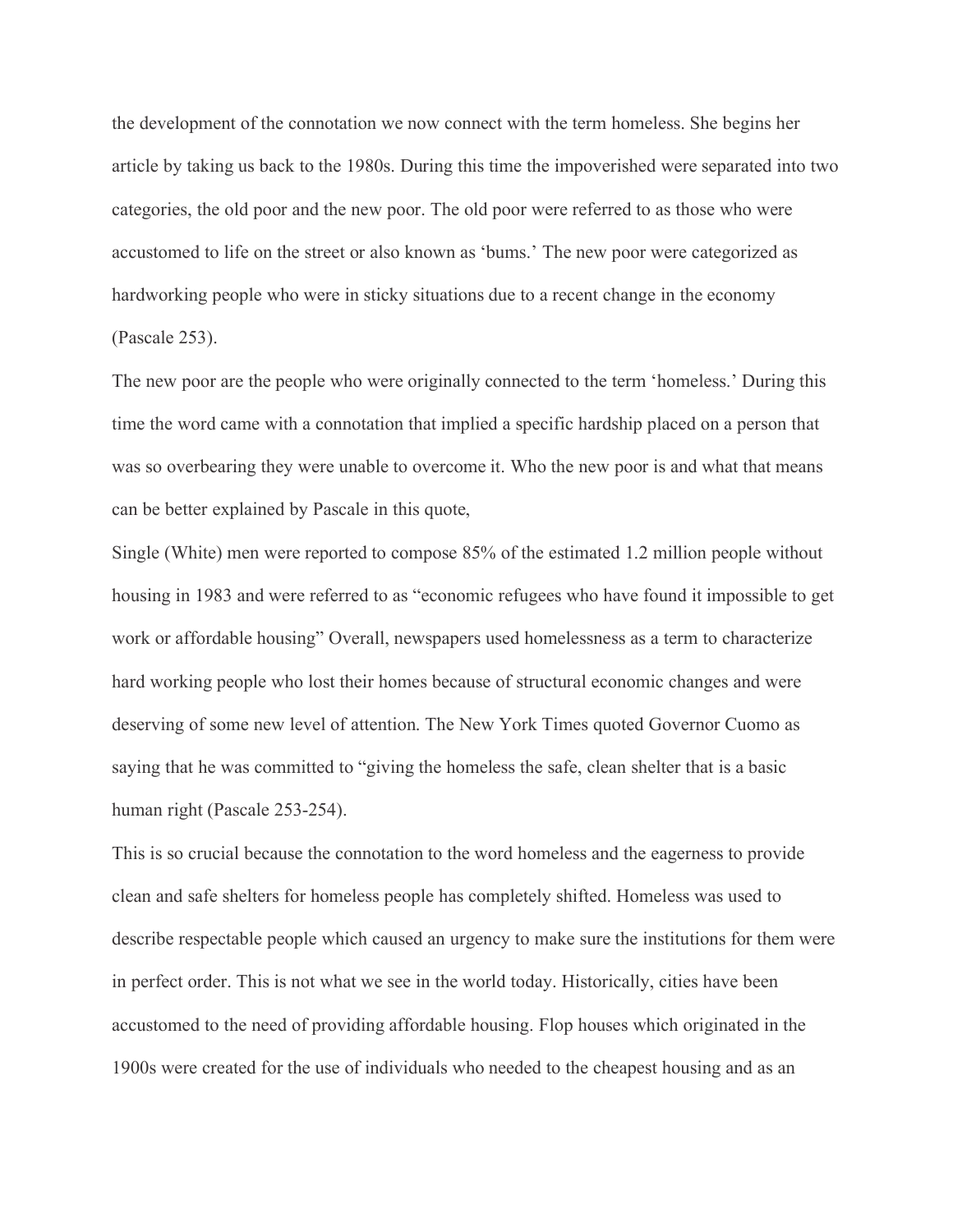alternative to living in a shelter. By the 20th century these affordable housing options became obsolete. With cheap housing of course comes horrible conditions, these were not ideal places to stay by no means, but the point being, at the time city officials understood and prioritized having a housing option for every class.

In an article published by the New York Times on December 23, 1988 Ronald Reagan is quoted saying the homeless are just people that live on the streets. He goes on to connect the homeless to the issue of mental illness. He says the homeless are majority mentally ill people, which is in fact still true to this day, however he continues on to say they are people that were released from mental institutions because of lawsuits brought about by the American Civil Liberties Union. Reagan says the individuals that were released were walking away willingly and chose a life of freedom in a world that no longer had anything for them. Reagan continues to degrade the homeless by insisting that there are shelters in every city that the homeless have the ability to go to, yet they continue to sleep on grates and lawns. In this interview Reagan lacks compassion, but also any ability to take responsibility. There is way for him to see the role he has played in bringing a life of injustice to these people which also implies the inability to see that the systems in place to help them, such as shelters, are inadequate. Shelters only have a certain amount of beds, they often have infestations and are not a safe option, but above all shelters impose rules and regulations on the homeless as if they need to rehabilitate the homeless back into someone that fits into the bourgeoisie mold of society. As the interview continues Reagan covers all the bases on the issue, from shelters to jobs and everything in between. There is a coherency in his argument that he has done all there is to do for the homeless and those who still suffer are suffering due to their lack of interest in helping themselves (Roberts 26).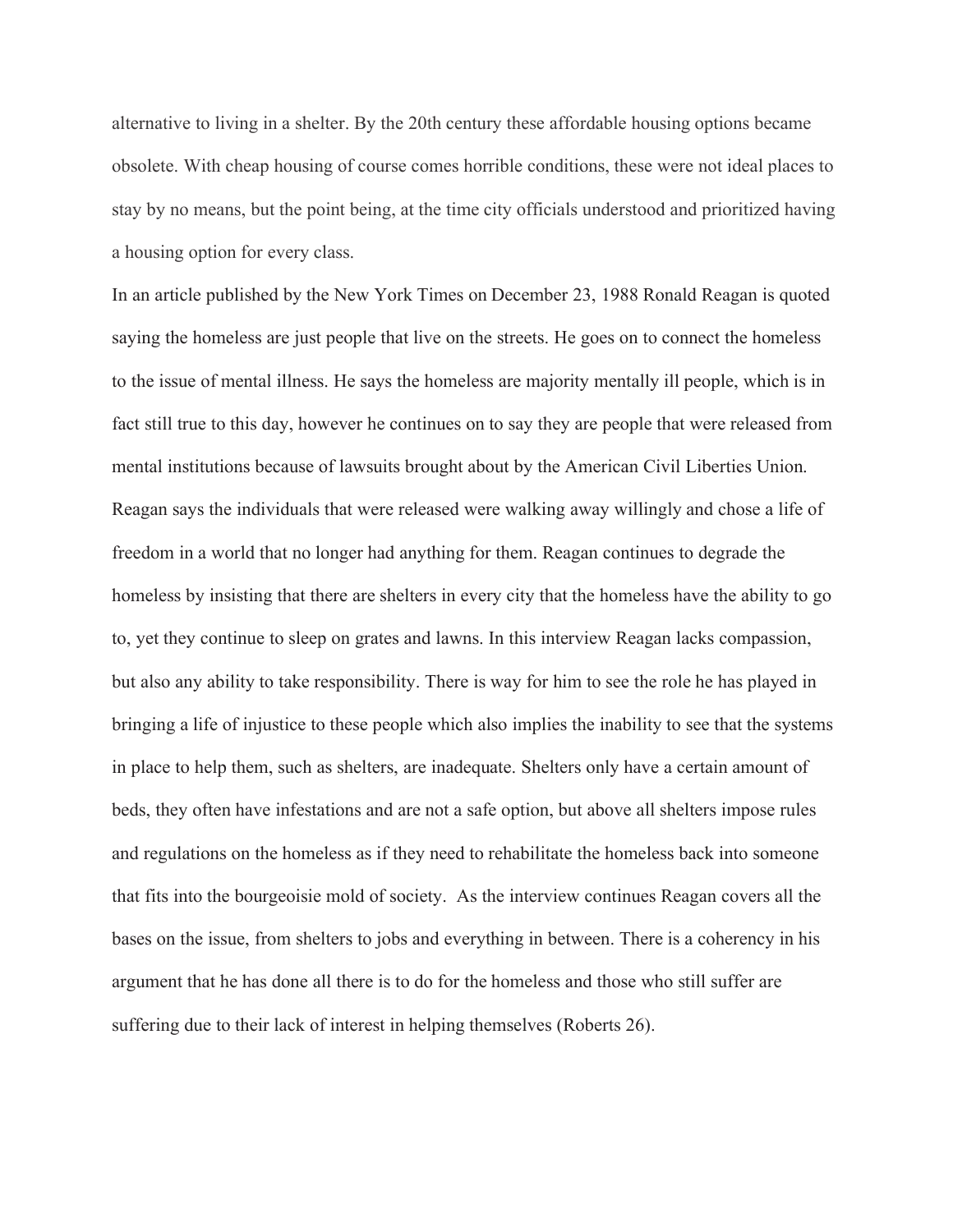From 1988 on, homelessness takes on the shape we see it in now. The homeless population is mindlessly connected to being drug addicts, mentally ill, and suffering from alcoholism. and it is forgotten that while these are true characteristics of some of the homeless population, they are symptomatic of a population of people that have a deep history. A life before homelessness that often includes inequality, violence, and other factors that when left without resolution for years, can result in homelessness. It's forgotten that those who were homeless now were not necessarily always and have experienced a life that influences their current reality, just like people that are not affected by homelessness (Parsell 135). It is important to acknowledge that every individual is just that, an individual. It cannot be assumed that every individual will benefit from the same services. Like I stated in the beginning of my project, my definition of homeless includes those that have access to some form of home. Believing that shelters are the most important piece to ending homelessness disenfranchises every individual that needs help beyond shelter (Greer 130- 152). The connotation of what homelessness is and who those people are has always been created by the people that are given the platform and power to speak on the topic of homelessness. Pascale raises an important point saying, "Individuals who have housing are called to comment on homelessness and the homeless based on their status as persons living in houses" (Pascale 261). That is to say, the information we receive is primarily from people who are not or have never experienced what it is to be homeless. This also implies that these are people of a high economic status because saying they are called to comment gives the words they speak validity. Because these individuals have a home and are a high economic standpoint, it is believed they are the best spokesperson for those that are without. This is a key contributing factor to the creation of the connotation to the word homeless because these are always individuals with some type of status. Furthermore, these are often people of high status such as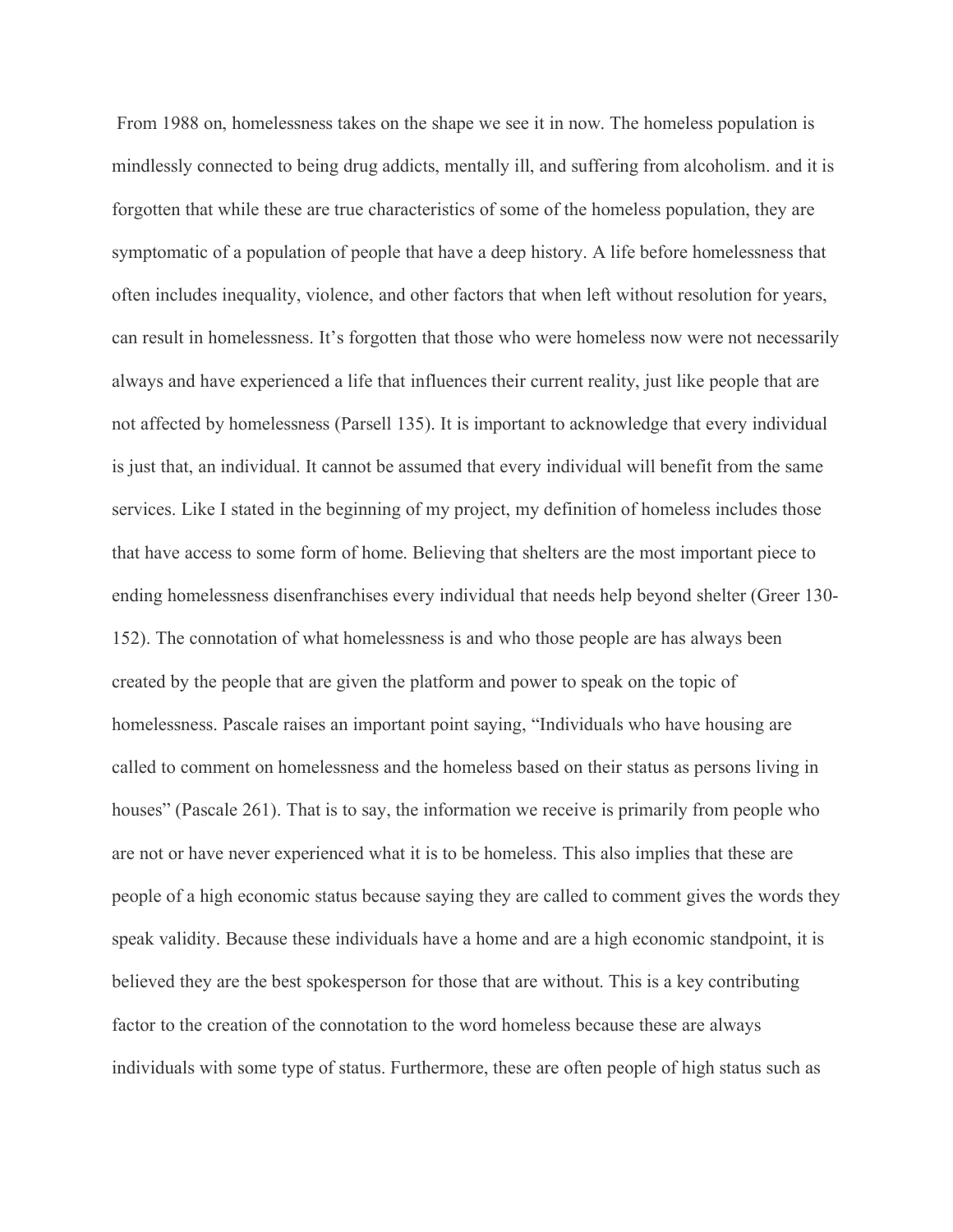police and government officials. These individuals are in a position where they are constantly making decisions to protect the wellbeing of their citizens. What they say is held to a higher standard by the public because we are taught not to question these people, they have what's best for us in mind. However, a false rhetoric of who the homeless are was replicated continuously in the media through years to come leaving us with the prevalent stereotype that we have today. The use of public officials to educate the public on homelessness is seen frequently not only in past news articles, but also in documentaries being created today. This false rhetoric is still being replicated today intentionally or not, but I often see documentaries using personal testimonies from homeless people and after they offer up an impactful saying a testament from a police officers or government official on the same issue is spliced in between. Even though today we are much quicker to question anything we hear, when this occurs it creates these two opposing sides where it looks as though, the homeless people are in the wrong.

The overarching issue that Pascale says is the topic of these newspaper articles is that it is often insisted that homeless people took or are taking part in horrible behavior that inherently made life more difficult for people with homes (Pascale 256). During this time, the only source of news was what you read in newspapers and no one was taught that they should question everything they read, even if they have no doubt what they read is true. Beyond just speaking about the supposed horrible behavior of the homeless, to keep this issue under control they started putting laws into place that would counteract the 'horrible behavior' of the homeless. Taking this issue out of the media and into the real world. Now what was once an issue people were just reading about in the papers has become tangible. Action is being taken and the public has something legitimate to back up their claims. Ultimately, this constructed a deep cultural rift that flipped the rhetoric of what homelessness is. Before 1988 homelessness was an issue of the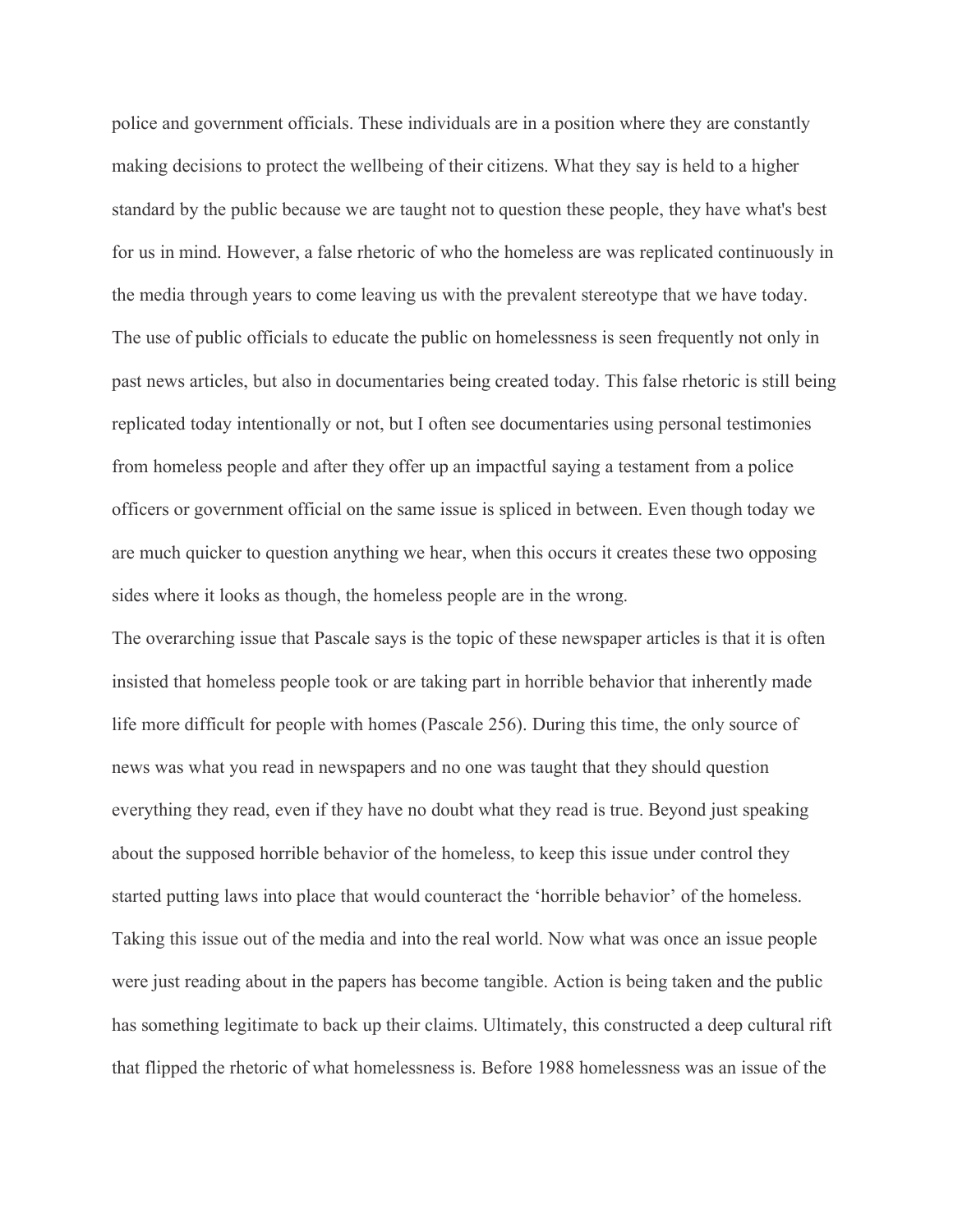economy. It was common knowledge that if you were homeless it was because you were affected by an economic hardship you could not overcome, people wanted to help each other. But after the release of these articles, homelessness is shifted and seen as an issue with the human themselves. These people are now seen as if they have done this to themselves and have no intent to do better for themselves, they are no longer respectable people in need of assistance. However, that is truly what it is, an economic issue where they have no ability to make steps forward because of the circumstances put into place by the government, they are respectable people that need assistance. It is clear that media has a powerful role in shifting the ideals of people. It is more important than ever to be extremely diligent when constructing media in this day and age. The littlest shift can create a giant ripple effect.

#### **The Role of New Media/Documentary Filmmaking on the Consumer**

Documentary filmmaking is a genre of filmmaking that is unlike any other. Instead of portraying a story, documentaries are portraying real situations. There is a code of ethics in place that needs to be upheld. *Documentary Filmmaking and Ethics: Concepts, Responsibilities, and the Need for Empirical Research* by Willemien Sanders discusses the topic of documentary filmmaking and how ethics and morals come into play to affect the final product, the film. Willemien goes through a variety of examples in which participants in documentary films have reported that their input was taken out of context, either by chopping up what they had to say or placing their portion in a part of the film that lets that audience insinuate things that may not be true. He deciphers what he believes ethics and morals to be. In documentary filmmaking he believes ethics to be the principles in place to inform you on the appropriate way to be a documentary filmmaker. Morals on the other hand, are more personal and deal with how the filmmaker deals with right and wrong. A component that sticks out strongly to me is that he says, to be a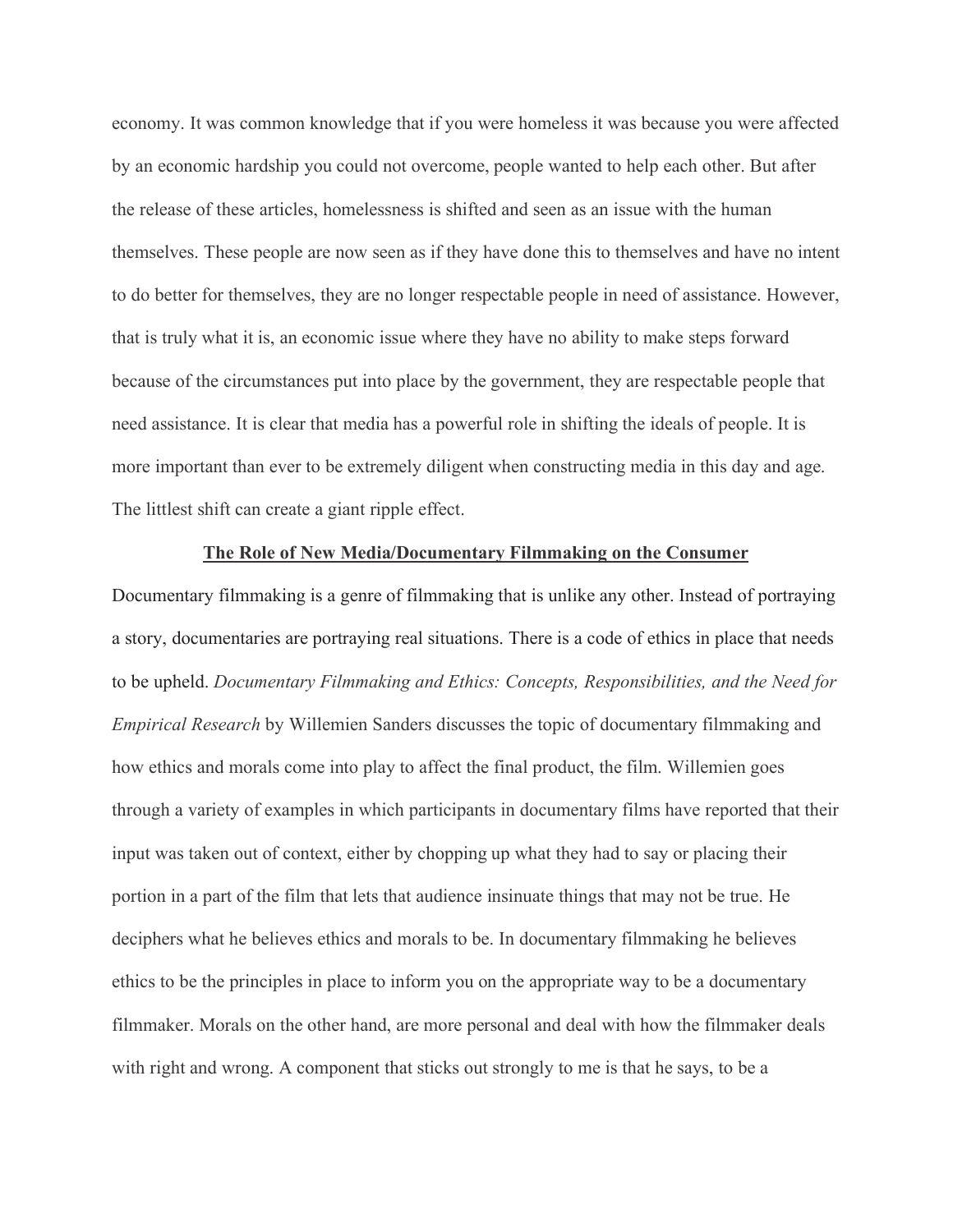documentary filmmaker you must remember the role you play in the influence of what documentary filmmaking is seen as (Willemien 531). So, if a person develops a horrible reputation for cutting and pasting their films together in whichever way they choose, that projects the idea that documentary films are not explaining reality, but really just the reality that the filmmaker wants you to believe and it tarnishes the validity of documentary filmmaking. Independent filmmaking faces an obstacle that production companies do not face. This obstacle is money. Independent filmmakers are on a much tighter budget to produce their film. Which in turn means they must cut back on what they plan to do creatively. This makes for films with a lower level of production making every single production choice they do make absolutely crucial to the storyline of the film. This is also true for independent documentaries. Every production choice is integral to making sure the documentarian's point is made (Berra 127-129). I believe there is the issue of power in YouTube that is unlike any other media power we currently have. Any user has the capability of uploading content to YouTube and this content can be shared quite easily. YouTube is a search engine in video form. You can search for whatever has peaked your interest and you are guaranteed to find at least one video on the subject. These videos can vary in length, but I think what the most appealing part about YouTube is, is that you have the ability to educate yourself on issues rather quickly. The YouTube videos that I have found to gain the most traction is usually quite short in length. The consumer is able to ingest multiple videos at any given point in time. We are living in an era where media has never been more accessible.

This is key component in the work that I have done because due to the accessibility and quick digestibility. YouTube videos that means the information that is jam packed into them is so crucial. Awareness media has an end goal of simply bringing awareness. People who produce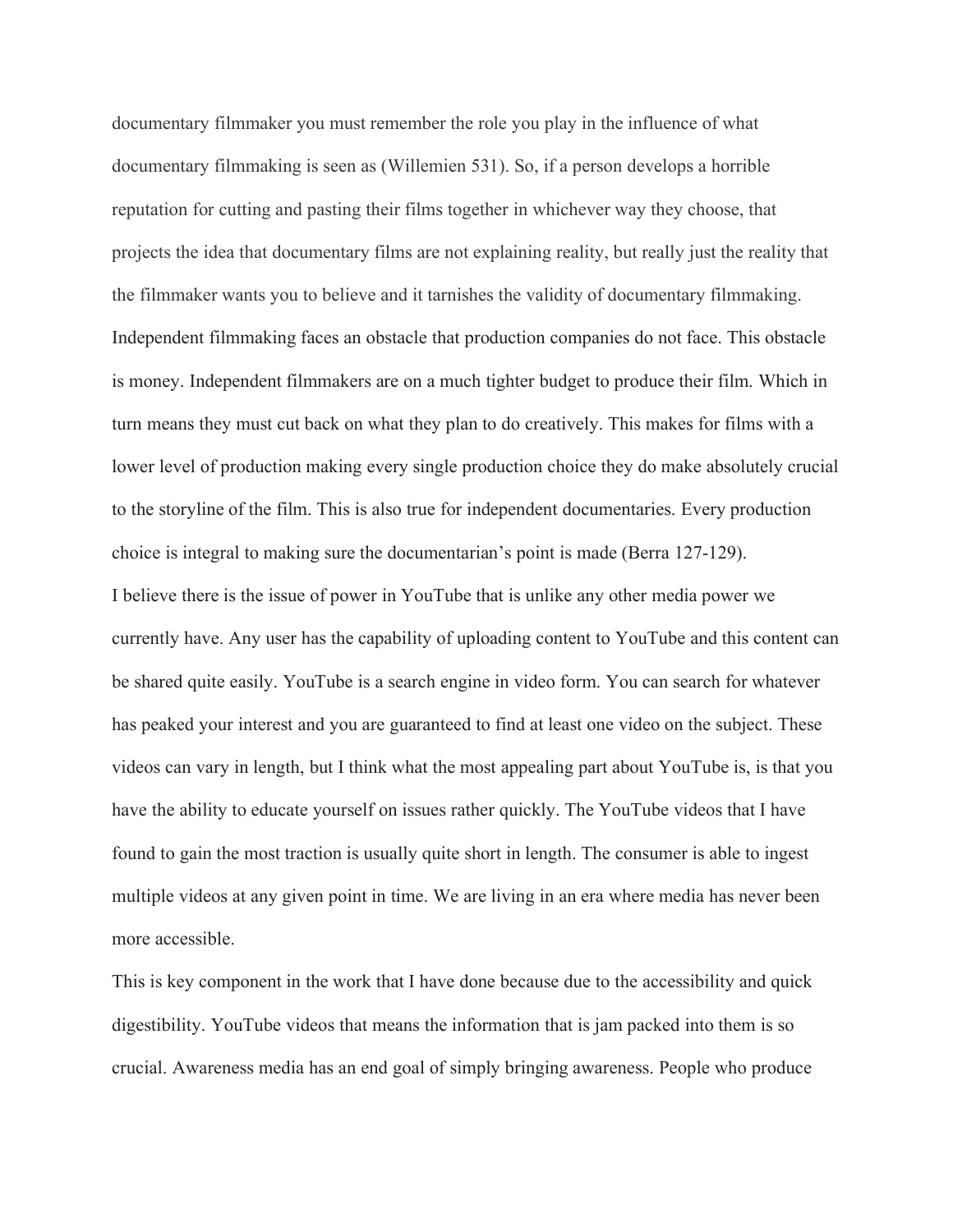this media want their viewers to walk away remembering all of the important information they put into what they produced. If that goal is not achieved than they haven't been able to raise awareness and eventually enact change. I watched a multitude of independent YouTube documentaries on the issue of homelessness to begin my research for this project. I noticed one vital trend that I believe is what prevents this media from being awareness media. Every documentary focuses in on creating empathy between the viewer and the subject. The filmmakers are focused solely on showing the viewers the information that is sad to see. The story of how the people on the streets got to where they are. They ride on the coattails of sadness, but that simply is not enough. Media that relies on sadness to create change effects viewers for only a short amount of time. The missing piece to this puzzle is the hard to see. It is easy to see homelessness and receive a sad emotion, but it is not easy to understand why this is such a prevalent and growing issue in our country. Filmmakers cannot focus solely on empathy, it is necessary to spark feelings that are much deeper and more passionate. We need to be addressing the economic system in place that is currently holding these individuals down.

### **Documentary Analysis**

I have chosen two documentaries that I believe exemplify the points and claims I am making. They provide a strong empathetic connect between the subject and the viewer, but do not provide a critique of the systemic issue at hand. I think they approach the issue from two different angles. These two angles being the hyper realistic or a phantasmagorical mashup of the two. They either lean heavily into the raw, realistic version or they over-produce and make an almost fantasy film about the representation of homelessness. They both have their merits and limitations, but I believe the limitations carry so much deep context that they outweigh the merits by tenfold. *Homelessness in Chicago* by Bryan Urbanek focuses on homelessness in Chicago and provides a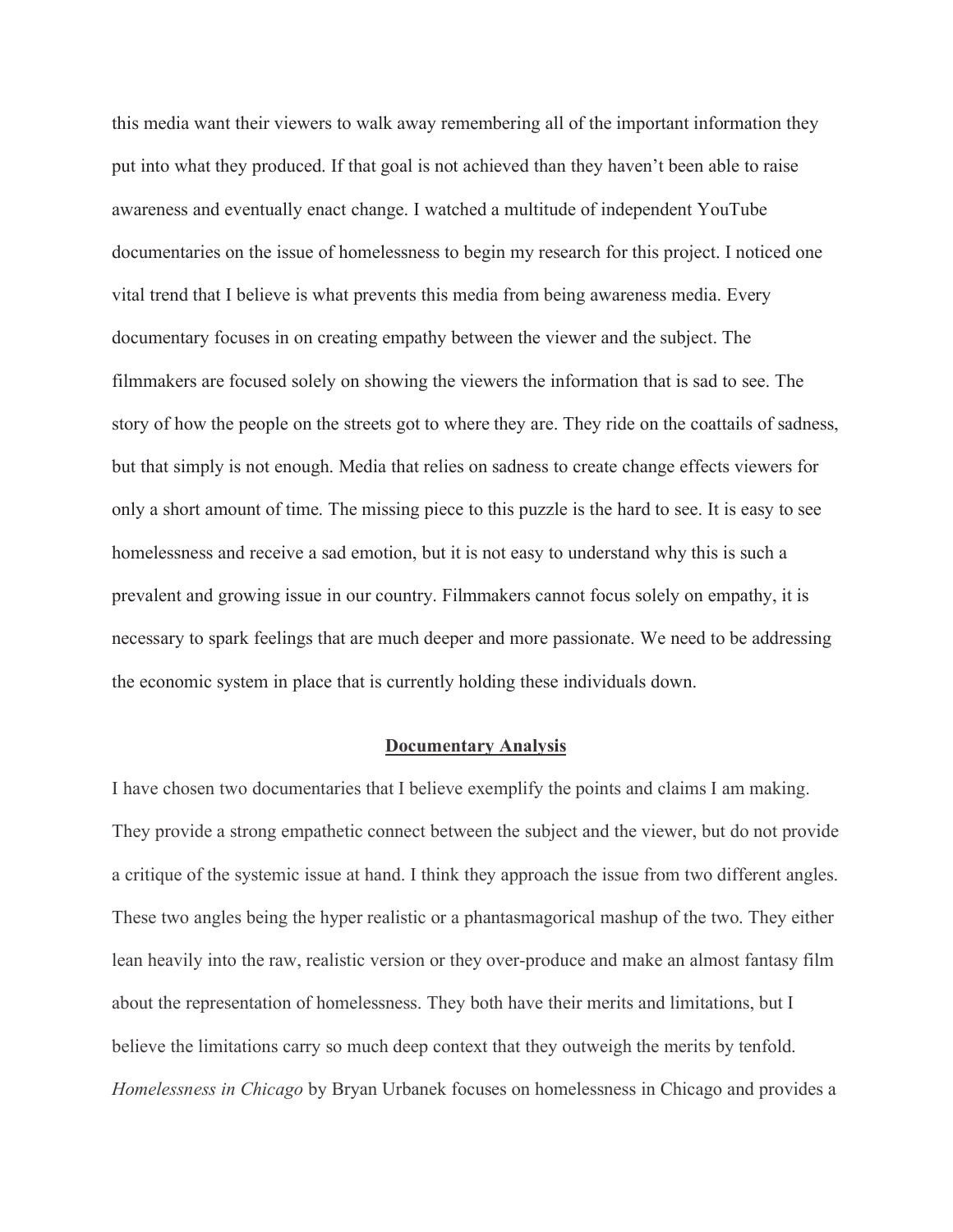hyper realistic approach to the production of their documentary, *Homelessness in America* by Strange Archive opens the floor to a much wider territory being the entire United States this documentary leans heavily into a phantasmagorical mashup. These two angles do not only mold and skew the story line of their production, but also the story line for the actual systemic issue of homelessness.

*Homelessness in Chicago* follows the producer Bryan Urbanek as he ventures to Chicago from his rural town of Oshkosh, Wisconsin. He begins his documentary by giving a short synopsis of why he is creating this production. Bryan believes homelessness is a prevalent issue in the United States and wants to start a conversation about the normalized dehumanization of the homeless. He opens up in a moment of self-reflexivity where he discusses that even he is one of the people that often walks by and disregards the homeless without a blink of an eye. There is a moment where he makes clear that his intentions with this project are not to reveal how the homeless in Chicago live their lives and survive, he came to learn the backstories, what their lives were like before homelessness, and ultimately how the feel about being homeless. In the first moments of his documentary, Bryan makes some deep connections with the viewer. He brings up the point that the majority of the people he sees will walk past the homeless without a question. This therefore calls into question all applicable viewers. It causes you to look inward for a moment and ask yourself if that is something you do and if the answer is yes, you have to search even further into yourself to discover why that is true. Right after he makes this claim he brings up the question of how we would feel if we were homeless. How many of us have never experienced what it feels like to not know where we are going to sleep at night and he digs in even deeper when he brings up that many homeless people do not remember the last time they slept in a bed, let alone somewhere warm. By doing this he has already created an empathetic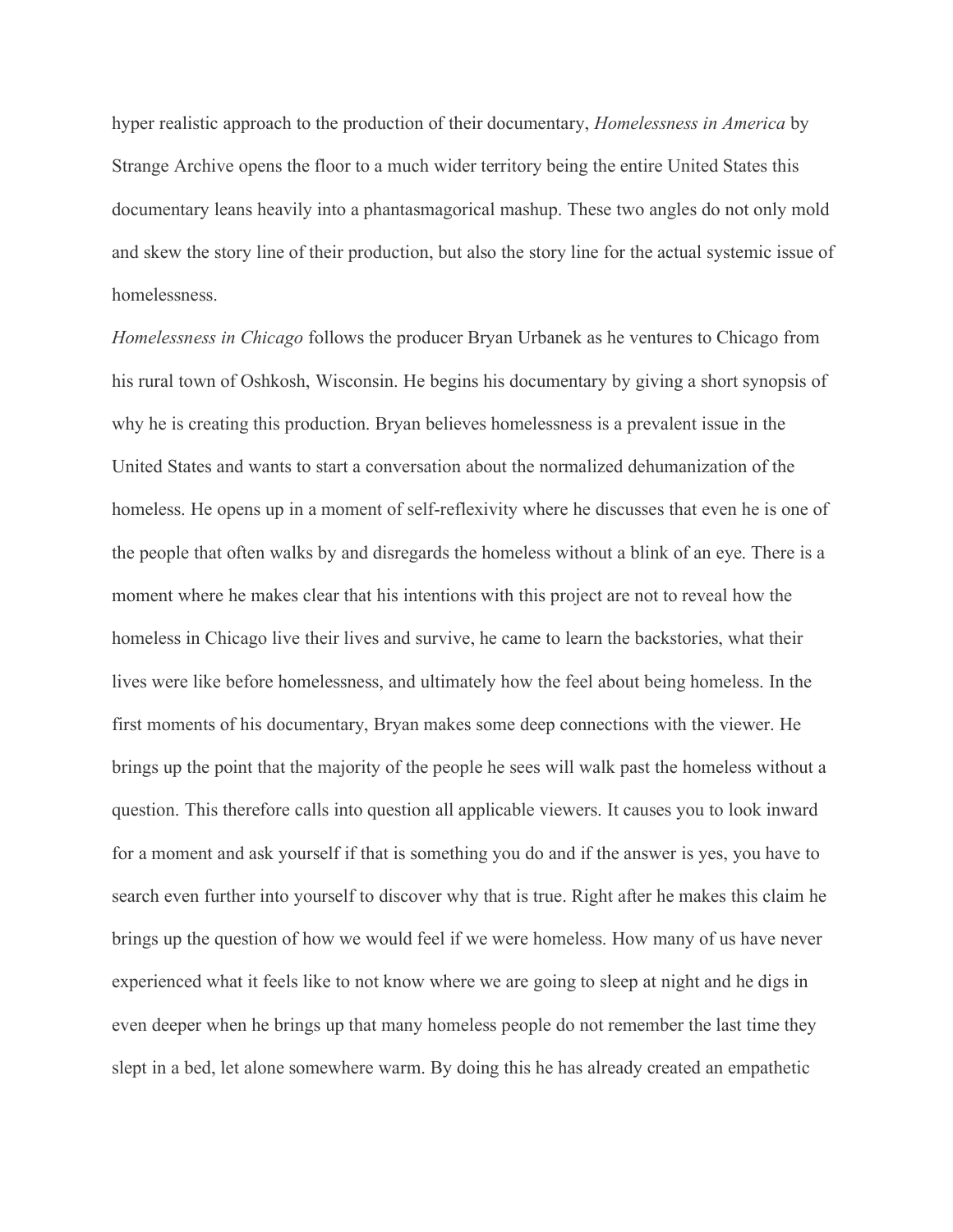connection between the viewer and the subject. You are already feeling an eerie feeling from your actions and your position in the situation at hand and he uses this to enhance the importance of remembering that the homeless are people too that once lived normal lives. I believe this is one of the most renowned merits of his production. Bryan is relying on empathy to carry his argument through to the conversations in the real world and this tactic is important in doing so, however although it is powerful, I do not believe it is a reliable method of raising awareness. As you get deeper into the documentary, the second person Bryan speaks to is a man named Bob, he sits in a wheelchair under the El and tells Bryan the story of his life. We learn his father murdered his mother and step mother when he was a child as well as raping three of his sisters. His father gave him his first drugs at ten and his life has been a downhill slide ever since. The production of this documentary is extremely hyper realistic. There is no background music and the way the shots are laid out are almost laid out as if to enhance the intense feelings that the subject has experienced. For example, as Bob tells his story the video moves in slow motion. As if Bryan and his team are trying to convey to the audience that Bob has experienced an entire life in slow motion. A life where it takes a great deal of time and effort to get to each new step. As this is a production based on portraying a raw reality, every word spoked and every specific camera angle and production choice is so important. Bryan interviews each homeless person, but also provides a voice over to deepen the context of the situation. Immediately after Bob tells Bryan the gut-wrenching story of his childhood, the documentary cuts to a close up of his face and Bryan providing a voice over saying that even though Bob experienced a rocky past, he was still able to accomplish some good things. However, the sentence did not stop there. He undercuts the good Bob was able to accomplish by including that it was accomplished only when he was not shooting up heroine. If you keep this in mind as they conclude his interview, you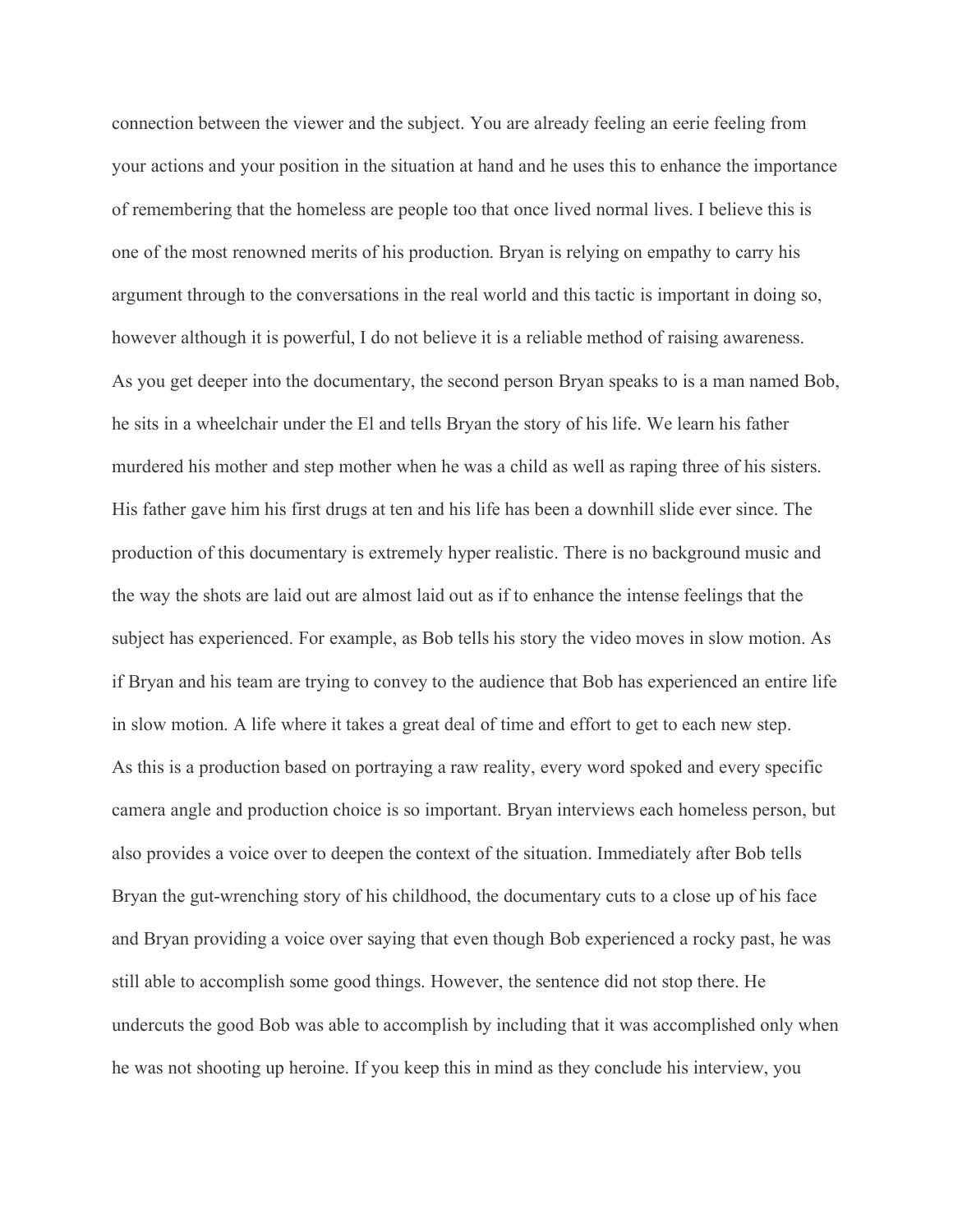realize including this statement had nothing to do with the important story of Bob's life that they were conveying to the audience. This is where I began seeing the engrained stereotype of the homeless start shining through. It is so frequently forgotten that the homeless are as human as we are. We as humans often take part in drinking, smoking, and at some point other illegal activities. It is one of the most unifying qualities because every individual can relate to this experience. However, because the idea of homelessness was molded into the shape of a human that overused these vices and has no desire to work, we do not allow the homeless to acknowledge the use of these vices while in their situation. This statement is not to be mistaken as an endorsement for the use of heroin or other illegal drugs. It is a statement pointing out one of the clearest traits of dehumanization. We use vices to let out steam and let loose. Being dehumanized is to be denied of human qualities. Pushing forth a rhetoric that clearly denounces the horrible environment this group of people is forced to live in becomes hypocritical the moment you denounce an inherent component of being human. As in looking down upon an individual who is homeless for once experiencing drugs and alcohol or for still taking part in these activities. Especially after trying to convey the tragic story of the life of the individual in question. My statement is slightly out of context in this situation, but still has weight in the matter because Bryan makes it clear in the beginning of his documentary that he is creating this production to break down the wall of dehumanization, he wants people to recognize that these individuals are people with sad backstories and are not on the streets for the reasons we are told to believe. But, then after portraying a tragic story beautifully he undercuts its entirety with a statement that reinforces the common idea of who the homeless person is.

Like in the beginning of the documentary, a key portion of the way Bryan plans to make his mark is by visually demonstrating and conveying the message to the viewer that they should be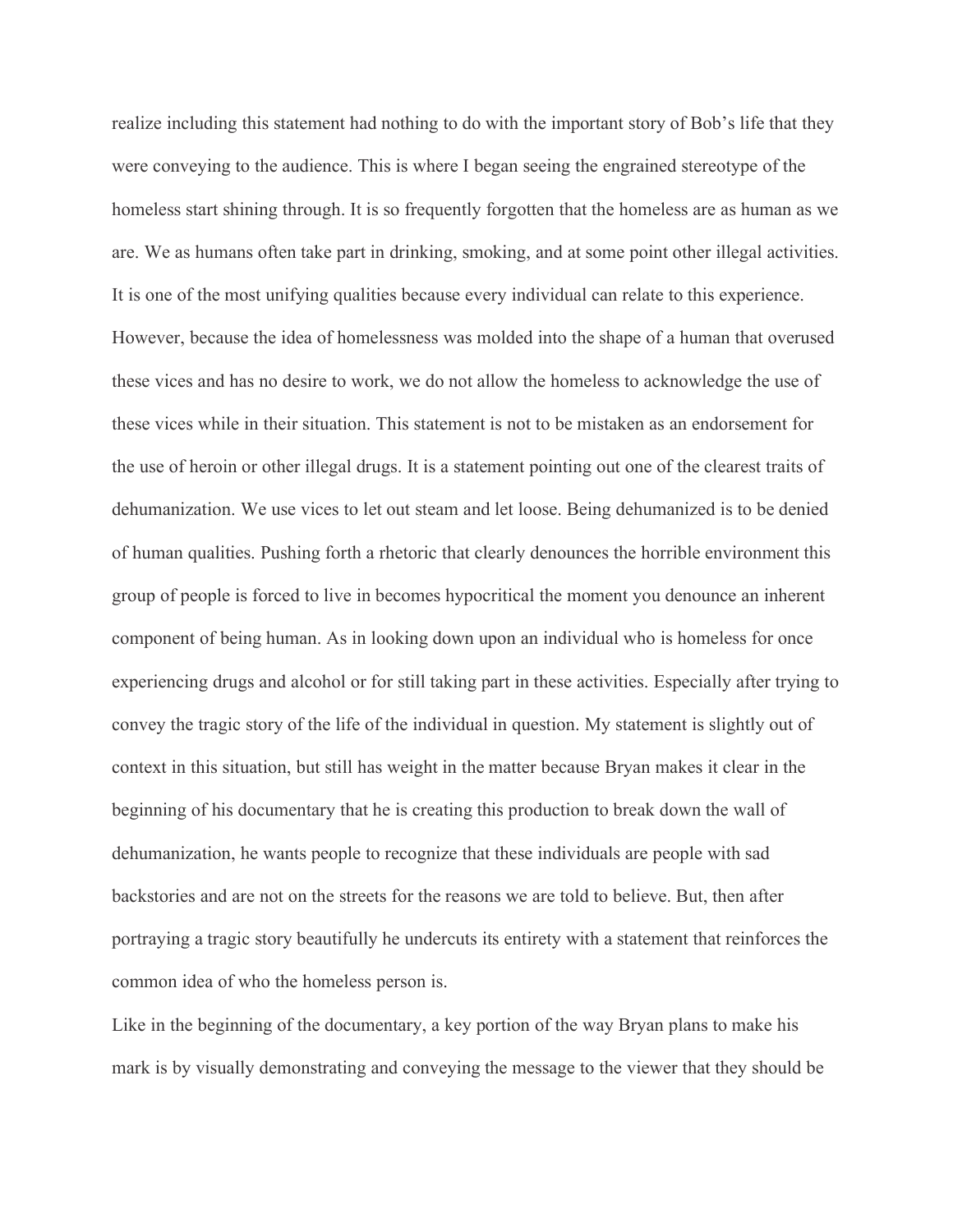feeling something. After speaking to Bob, Bryan goes to Subway and emphasizes that he is starving. The contrast of the video is kicked up quite high and you see that Bryan is about to have a euphoric experience as he takes the first bite of his sandwich after a long, hot day. But, suddenly as he is about to take the first bite, the contrast levels back out to normal and he explains that he can't eat because he is so moved by what the homeless individuals he has spoken to have to endure. Bryan is continuously subjecting his viewers to an inner questioning. He represents what you should be feeling hearing these stories which makes you question why if you are not.

The last person Bryan speaks to is a man named Walter. Walter had cancer and has been homeless for eight years due to the necessity, but inability to pay for his cancer treatments. He speaks about the injustices that have been done to him by the people of Chicago since being homeless which include being punched and being poisoned. Bryan makes it clear that he has made the deepest connection with Walter. You see a montage of signs that are held by homeless people as Bryan says that Walter's sign is not asking for money or help, it simply says God bless. The rest of the conversation with Walter focuses on his commitment to God and how he has dedicated his life to living through God. He finds his happiness in the bible and with that he is content.

The deeper connection with Walter's story comes in the scene following Bryan and his interaction. As Bryan drives home he has a heart to heart with the camera where he breaks down the most key moment from his day. The cameraman is sitting in the passenger seat and it makes you feel as though it is just you and Bryan driving down the road and having a thoughtprovoking conversation. As he remembers back to the day that he had, the moment that stuck out to him in his mind was of Walter. He mentions that every person he talked to asked him if he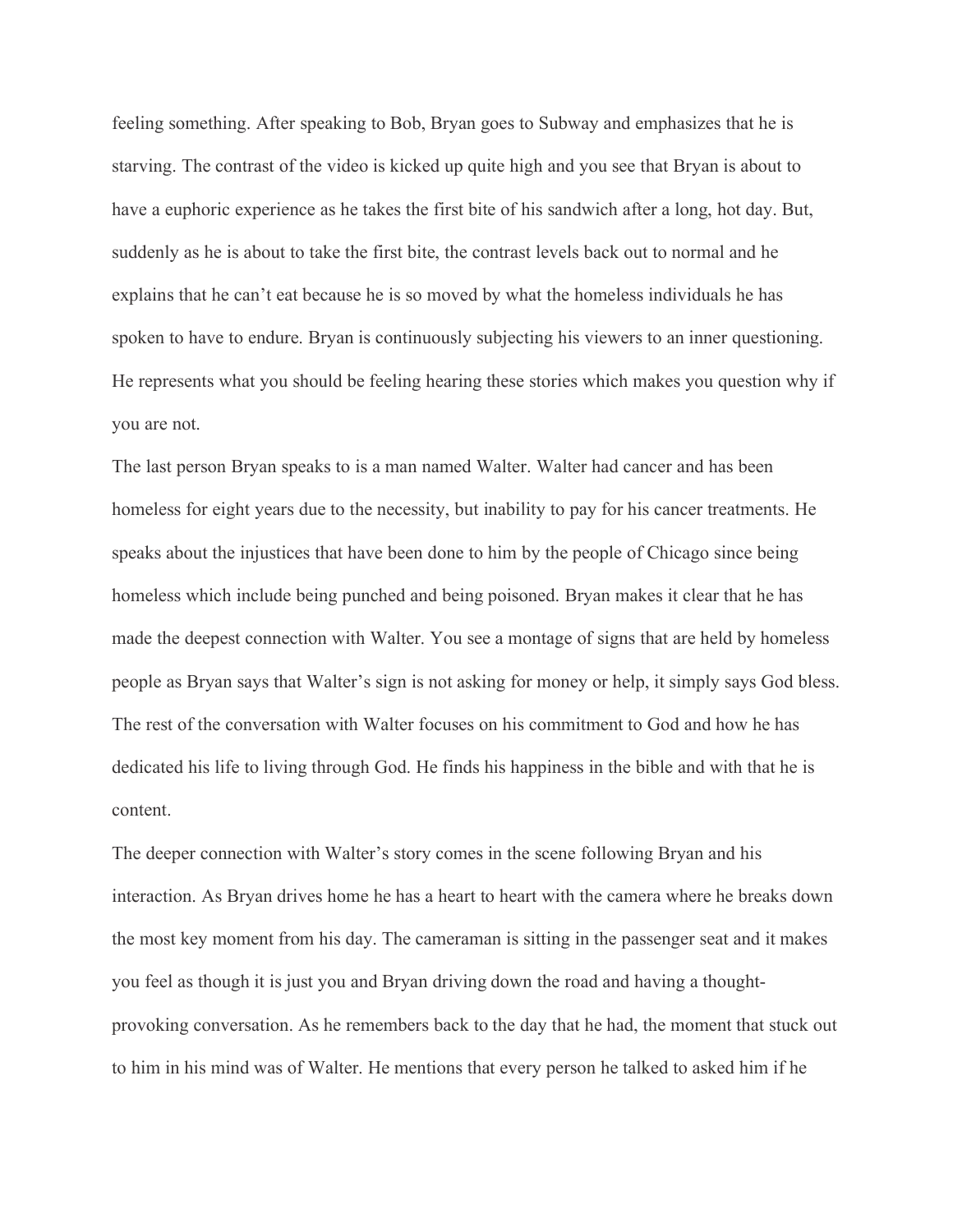was going to give them money or by them lunch. He goes as far to say they were concerned about whether he was going to or not. Then, he says with Walter he completely forgot to give him money and didn't even remember that he forgot until half an hour later. The way these two sentences are phrased paint two very different pictures of homelessness. You have Bob and the other individuals who spoke with Bryan, but it was more transactional. They told him their story, he gave them lunch or something in return. With Walter, Bryan was so caught up in the conversation he was able to walk away from him without remembering to do either. This is where I see all the influential work Bryan has done fall to pieces. He focuses in on Walter and how when he went back to give him money he did not want to take it because he felt so ashamed that he had wondered why Bryan would talk to him and film his story and then leave him with nothing, that he did not want to accept the money when Bryan came back. He eventually does accept it. But, Walter is held to a much different standard then the rest of the homeless men are. You never hear how he became homeless, only about his dying devotion to God. I believe this is where the influential work Bryan has done falls to pieces because he creates a hierarchy among the homeless. His bias shines through clearly. Watching it through more than once you see many moments where he slides in many aspects that lessen the struggle of the homeless. With Bob he includes a clip of him being handed a wad of cash and says before he left a woman gave him an entire deep-dish pizza. Throughout the documentary Bryan attempts to assert a certain kind of control over the viewers. From the beginning when he calls every person into question about their dehumanizing tendencies to the middle where he shows the deep empathetic response the viewer should be feeling. He created a production that is portraying reality in a very raw way. When he creates this hierarchy, it is as though he is no longer combating the stereotype of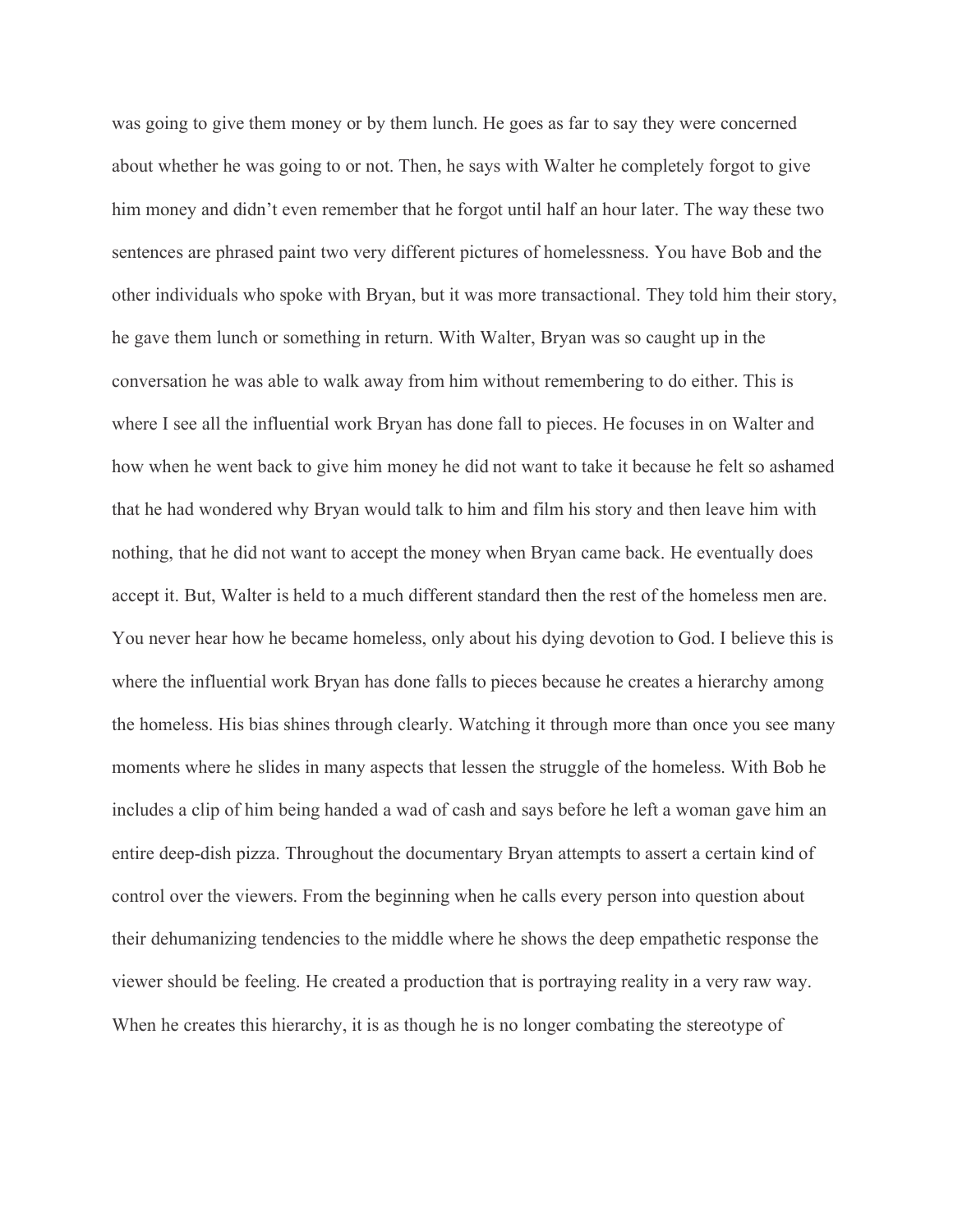homelessness, but shifting it to include a hierarchy. So, now the viewer knows what types of people they should keep their eyes open to and which they can continue to walk past. Creating an empathy-based production cannot successfully bring awareness to homelessness unless you address why these individuals you are interviewing are continuously unable to stand on their own two feet. Bryan leaned into empathy and created a production that exemplified the raw reality of what it is to be homeless, but as he tried to make the empathic connection strong enough, he created another media source towards the perpetuation of the issue. In the beginning of the documentary it is mentioned rather quickly that the amount of homeless people in Chicago is twice the amount of people that reside in Bryan's hometown of Oshkosh. It is necessary to understand that Bryan is coming from a place where the living environment is a stark difference to Chicago. He does not experience homelessness in the entirety of what it is in Chicago on a daily basis. Meaning he is addressing the issue with a framework of knowledge that lacks the knowledge of what it is to live in a vastly urban area. What I see as the greatest downfall of his documentary is the exclusion of his bias or the conscious recognition that his own bias is often coming into play in his documentary. A hierarchy within an impoverished community is created in his work and when it was not taken notice of it was able to be put out for consumption and ultimately, eventually reproduction in an unknown magnitude.

*Homelessness in America* by Strange Archive takes a much different approach. The documentary opens with the credits rolling and dark, ominous music playing loudly in the background. They are setting an eerie tone to begin with, so going into it you already know that what you are about to see is going to be something that pulls at your emotions. I believe what they have done in this documentary is very thorough and provides a lot of powerful information. However, you still see a bias from the production team come through, although much different from the previous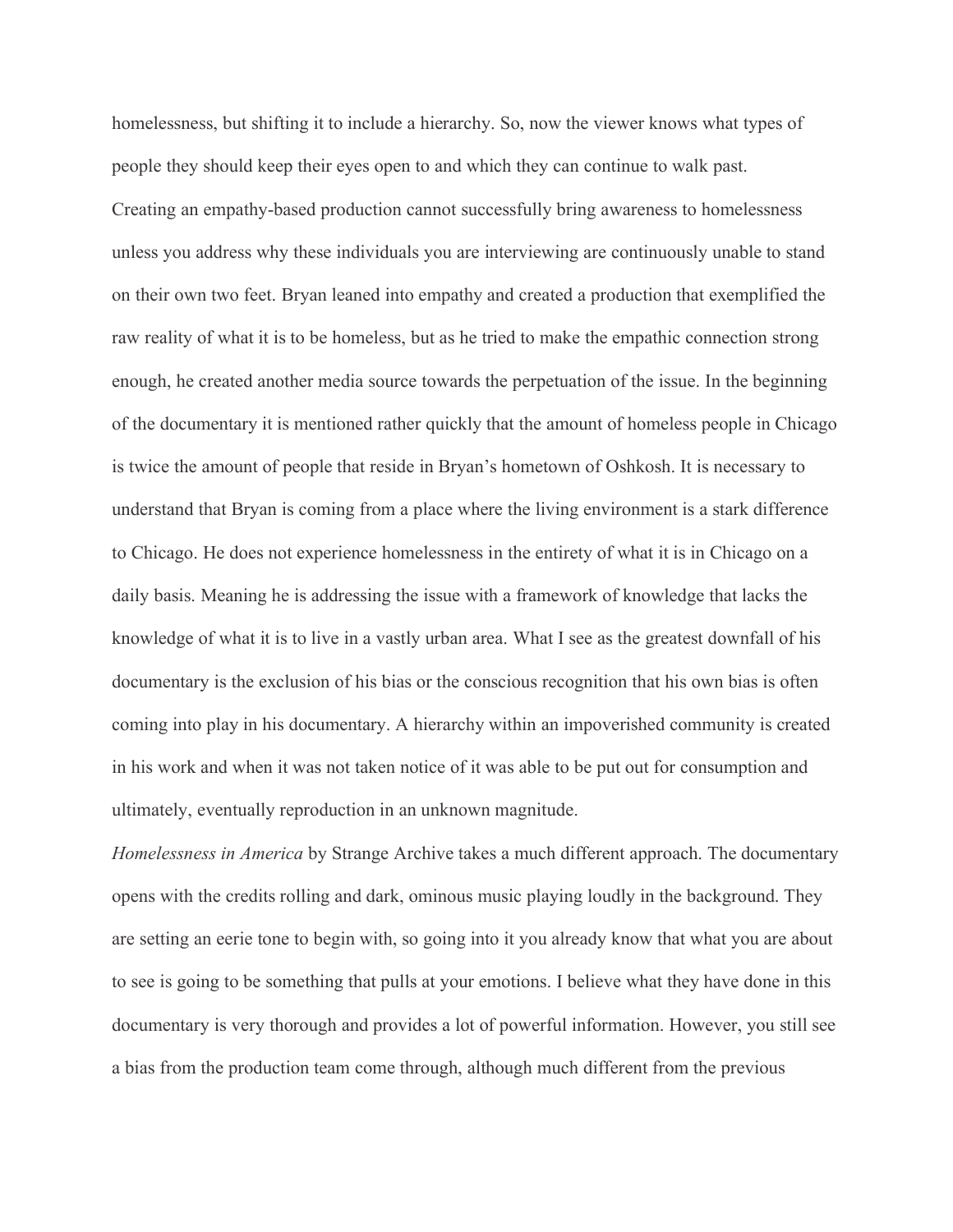documentary. A key component in this documentary is the use of the homeless, but also post production. These two details along with the bias that can be seen far outweigh the merits of this documentary and exemplify the point I am arguing that independent YouTube documentaries on homelessness are not providing an accurate critique of the systemic issue and are not bringing about proper awareness which can ultimately not cause change.

I will first address the careful use of the homeless. There is a clear pattern in the homeless people that were chosen to speak in this documentary. They all fit into the category of a character. Each person possesses a specific quality that grabs the viewers' attention and commands the screen. This is a powerful tactic to utilize because now not only are the viewers able to connect with the homeless through empathy because of their backstories, but also connect with them based on a connect they feel with who they are. These character esc people are picked with a clear plan in mind, they possess a quality that draws people in. Viewers can connect to them because they learn their personalities and they no longer feel like just a person on a screen, they feel like someone they know. However, in this documentary the selective process is much more thorough. Few of the homeless get to actually share their backstories and they are always the ones who are the most notable characters. This includes an ex-wife of a former Lakers player and a teenage girl who was kicked out of her home because she was bringing another homeless teen home to stay at her house. The rest of the people we hear from in the documentary, with the exception of a few, you never hear their backstory as to how they became homeless. The approach the documentarian and the production team take it's still the empathy fueled approach, but they focus on testimonies of the life these individuals have experienced since becoming homeless. I cannot say which approach is more successful, the backstory approach or the testimonies of life as a homeless person. They both possess qualities that generate a strong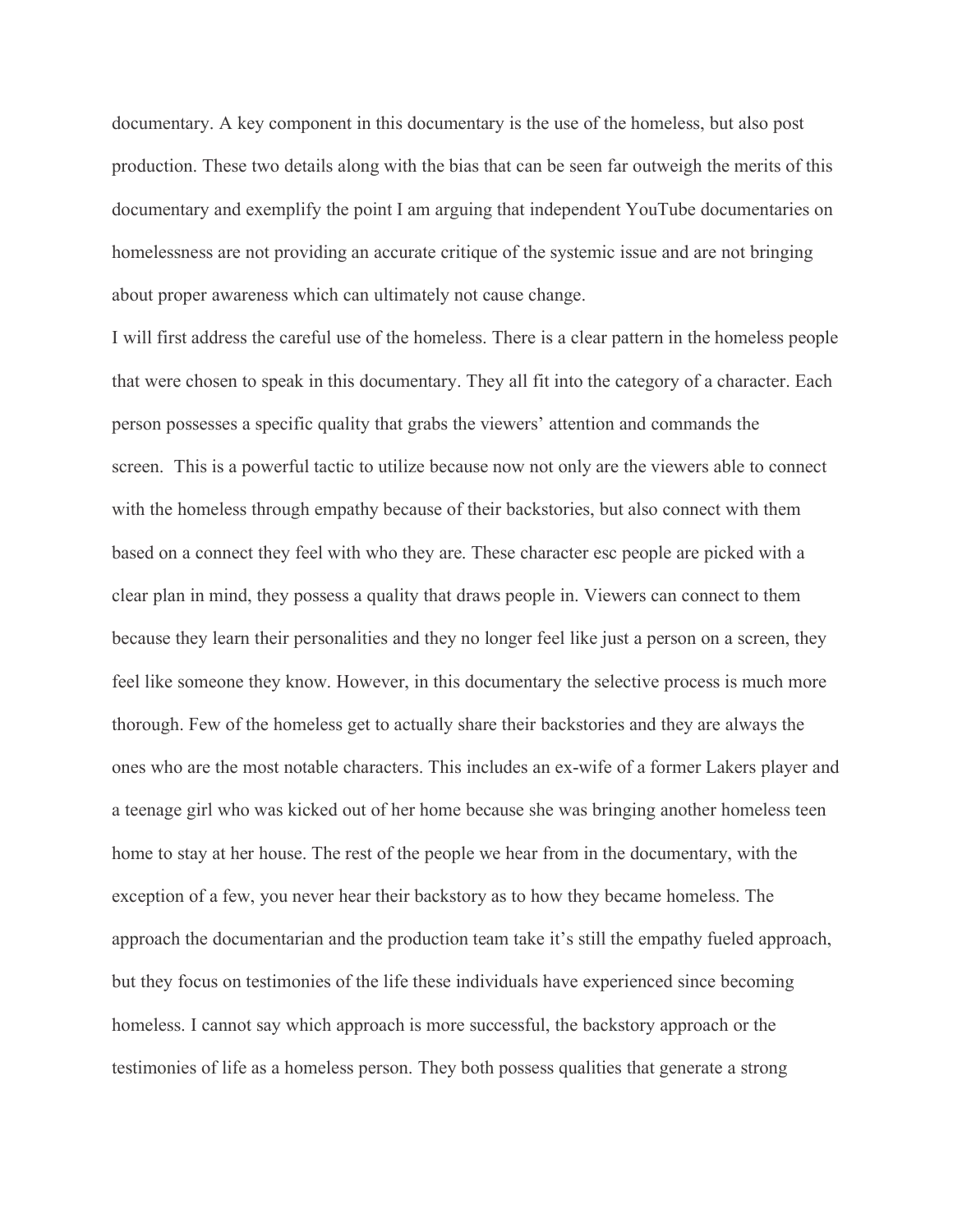empathetic response from viewers, but it is not a solid enough argument. The gut-wrenching stories we hear from these individuals causes us to have an outwardly reaction for a moment in time, such as the loss of an appetite, but this does not last. Soon enough you will be back to your normal schedule except now you may think twice before walking past the homeless on the street. This point carries me into my next observation, the clear bias being pulled through the documentary and the way the documentary is produced We hear many homeless individuals talk about what their life entails. Including sleeping arrangements, the way they acquire food, their mental health, and even their experience with violence. This documentary provides a clear stance in support of homeless shelters, their point is portrayed so strongly that you can see it start to call into question the homeless people who do not utilize shelters. They start to make this stance clear rather close to the beginning of their piece and they carry it through until the end. After we have heard a number of testimonies from the homeless, the documentary cuts to the president of a homeless shelter. Immediately as this happens the music shifts from ominous and dark to light and hopeful. The president makes many statements about the logistics of the shelter, such as the number of beds and how many are available for the day to day needs of the homeless. He says two thirds of the beds are reserved daily for people involved in programs with the shelter which leaves only one third of the scarcely few amounts of beds for the walk-in individuals every night. Furthermore, each person is only allowed to stay for five days in a row due to the fact the president doesn't want them, "feeling like it is a hotel." In the portions with the president he often makes large generalizations. One in particular that caught my attention is when he claims that the individuals that do not utilize the shelters are individuals who have no desire to work to get out of homelessness. The documentarian and the post production teams' actions get called into action at this point because immediately following this statement they cut to a homeless man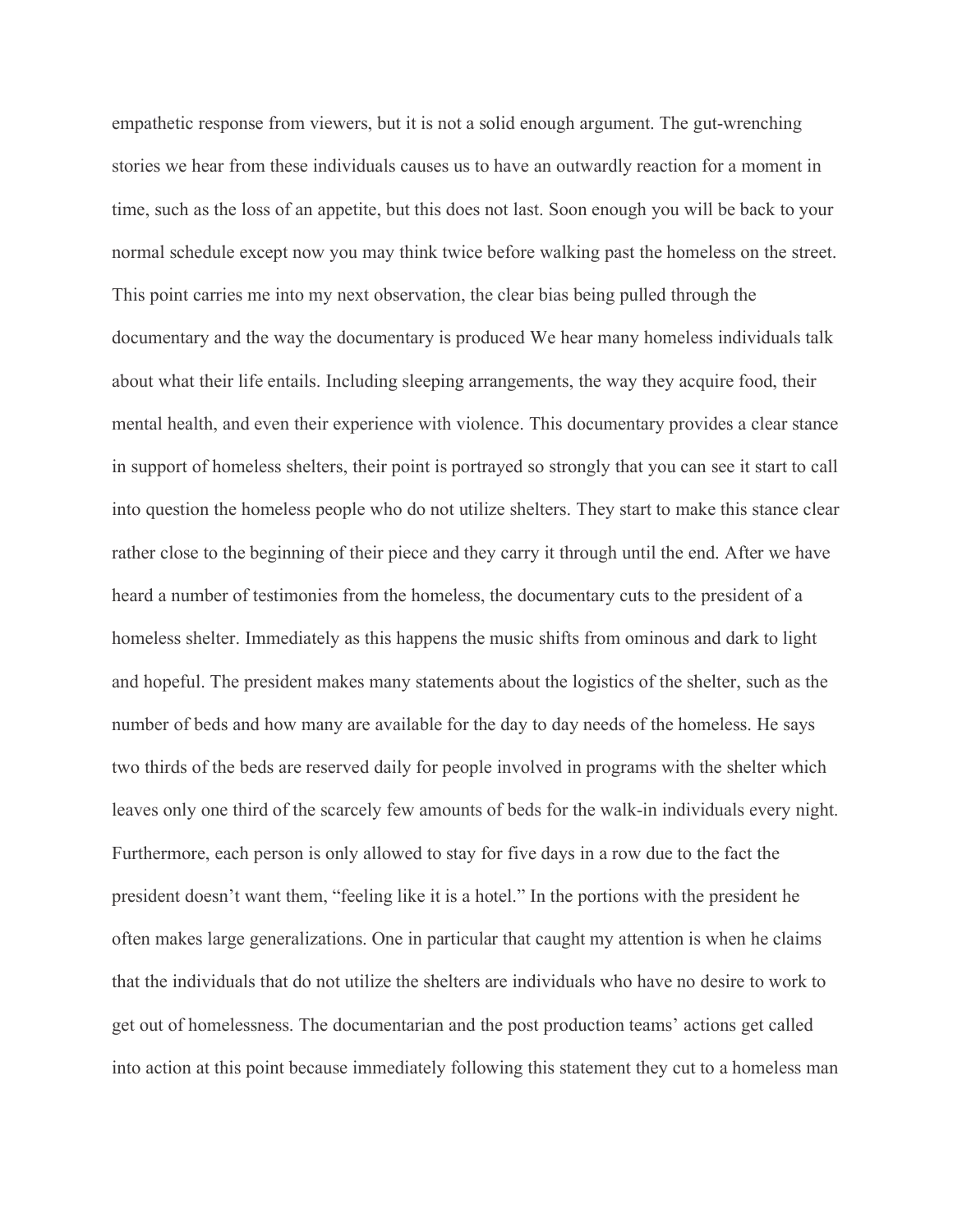stating he is just fine on the street and then again to a police officer stating sidewalks are public property and it is illegal for any person to establish any form of residency on them. The way this is played out in the cut and paste format insinuates the homeless that are not using the shelter fall directly into the stereotype the documentary is trying to combat. This portrays an idea that the shelter is the one and only saving grace for homeless people, when in reality even the simplest research into the topic of homelessness will tell you that shelters are not a preferred method of housing for the homeless because of a plethora of reasons which include, but are not limited to, violence, bug infestations, and lack of safety.

*Homeless in America* creates a story out of a very serious issue. Instead of conveying a rhetoric that shows the raw and realistic truth of the homeless crisis in America, it is portrayed as a fantasy like film where there are characters, a conflict, and a saving grace resolution. This distorts the fact that this is not a storyline in a film, it is a real systemic issue in this country and it is not a linear progression like it is explained. There were many systemic issues with homelessness addressed in the film, however they were only addressed by the homeless. This is a beautiful and compelling strategy, but all authority was taken from these individuals as the documentary perpetuated the stereotype and denounced the homeless that do not utilize shelters. Without that authority ultimately, even though what needs to be said to bring awareness is being said, the points to not land because the documentary is telling us who these people are and it isn't someone that should be listened to.

#### **Conclusions**

The two examples I have provided are different in a variety of ways. One focuses in on a single location while the other speaks on the issue more broadly. Both rely on the power of empathy to raise awareness effectively and use different methods of storytelling to convey their message.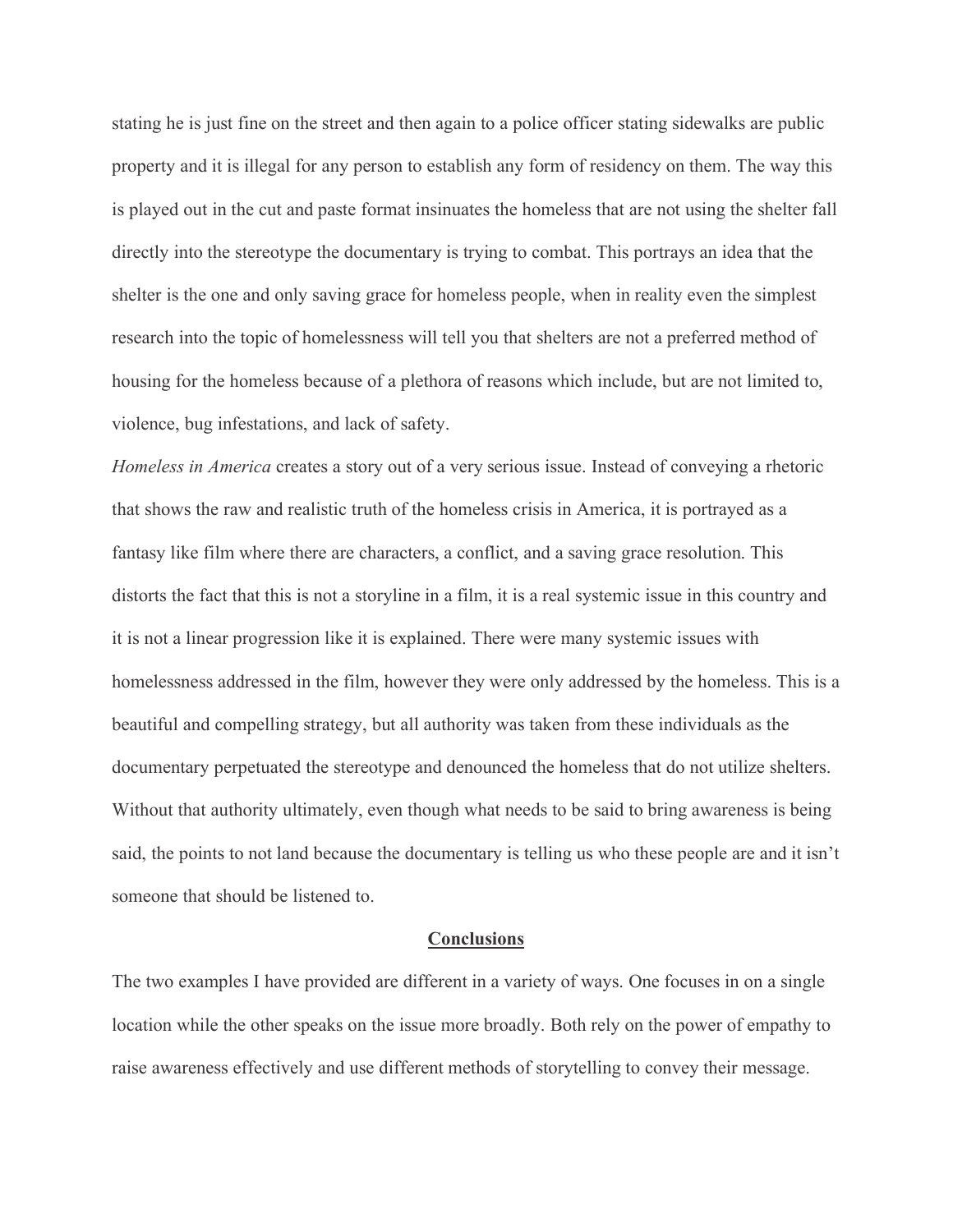These two examples set as the book ends of a very broad spectrum. There are many pieces of media in this category that fall somewhere in the middle, but ultimately land in the group of empathy driven awareness media. Analyzing both the raw and the overproduced are crucial to understanding this issue because they shape the way we think about this systemic issue and ultimately have the power to contradict each other and in doing so further complicate their message. When looking at *Homelessness in Chicago* by Bryan Urbanek it is seen as a glimpse into what is happening at ground level in Chicago. If you were to travel there tomorrow, the picture of homelessness Bryan painted is what you would expect to see. Although I only focused on the limitations of this documentary, there were some merits to the film as well. I found these lying with the smaller interview segments. Bryan talked to a number of homeless people that day, but ultimately the way he constructed his message was by contrasting the two individuals Walter and Bob and creating a hierarchy among the homeless. This storyline outshines the smaller interviews in the middle that were actually providing solid information on the actual struggle the homeless in Chicago are living day to day. Many talked about how hard it is to get warm clothes, sometimes they will live months in the cold Chicago winter before ever getting a piece of heavy clothing. Bryan included the stories of individuals who were unable to talk because they were rushing to lines at food pantries to make sure they would get some source of nutrition that day. These stories started speaking about the actual hardship of being homeless, however when Bryan declared that his mission was to learn who the people are and not how they live, it constructed a product that became naturalized. Now Bryan is constructing a study of a culture of people that are accustomed to living on the street as if they were destined to live this life. He takes that struggle away and lessens that empathetic connection in the process. Rendering his production as ultimately not strong enough to make any actual cultural change, but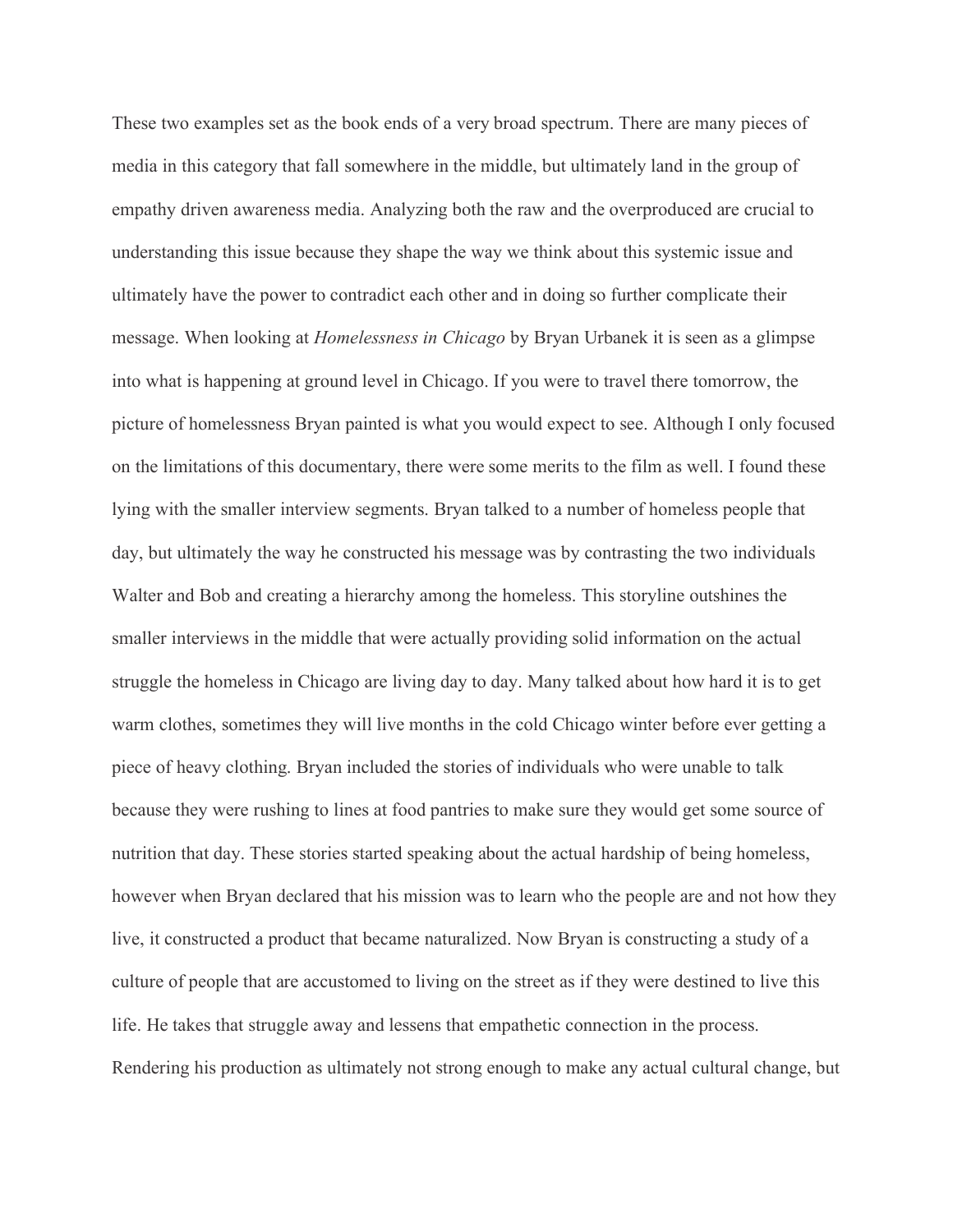instead another production to reinforce the rhetoric society already believes is true, the homeless are homeless because they have chosen that life.

Flipping to the other end of the spectrum, *Homeless in America* is now portraying an image of what homelessness supposedly looks like in the entire country. As opposed to *Homelessness in Chicago* where you are looking with a microscope at one place, now you are looking at the entirety of a country. The documentarians again are not advocating for change. They are generalizing the struggle and advocating for systems that most homeless are adamantly fighting against. Such as homeless shelters and laws put into place to disenfranchise them. When tied to the word America it is believed that whatever is being shown is an accurate depiction of what is happening across the country. By advocating for institutions that the homeless are directly advocating against, you have created a product that disvalues the mind and body of the homeless and directly contradicts what they are fighting for. The homeless will never be able to receive appropriate accommodations if the media circulating around the topic is insinuating that the provisions in place are adequate and the homeless are choosing not to take advantage of them. Also, if the production was staying true to its title and this is what homelessness looks like across the country it puts all other media aimed at awareness on this issue in a direct juxtaposition. Not providing a clear and cohesive message blurs the lines of what the viewer is supposed to feel and makes an empathy driven reaction unreliable.

Media has always played a key role in shaping the definition of who the homeless are. The media has always gotten to choose the story of the homeless that gets told, which has historically left out the actual struggles they face that they have no control over. The documentaries centered on telling the stories of who these people were before they became homeless are documentaries centered on finding an excuse or a way to blame these individuals for the position they are in.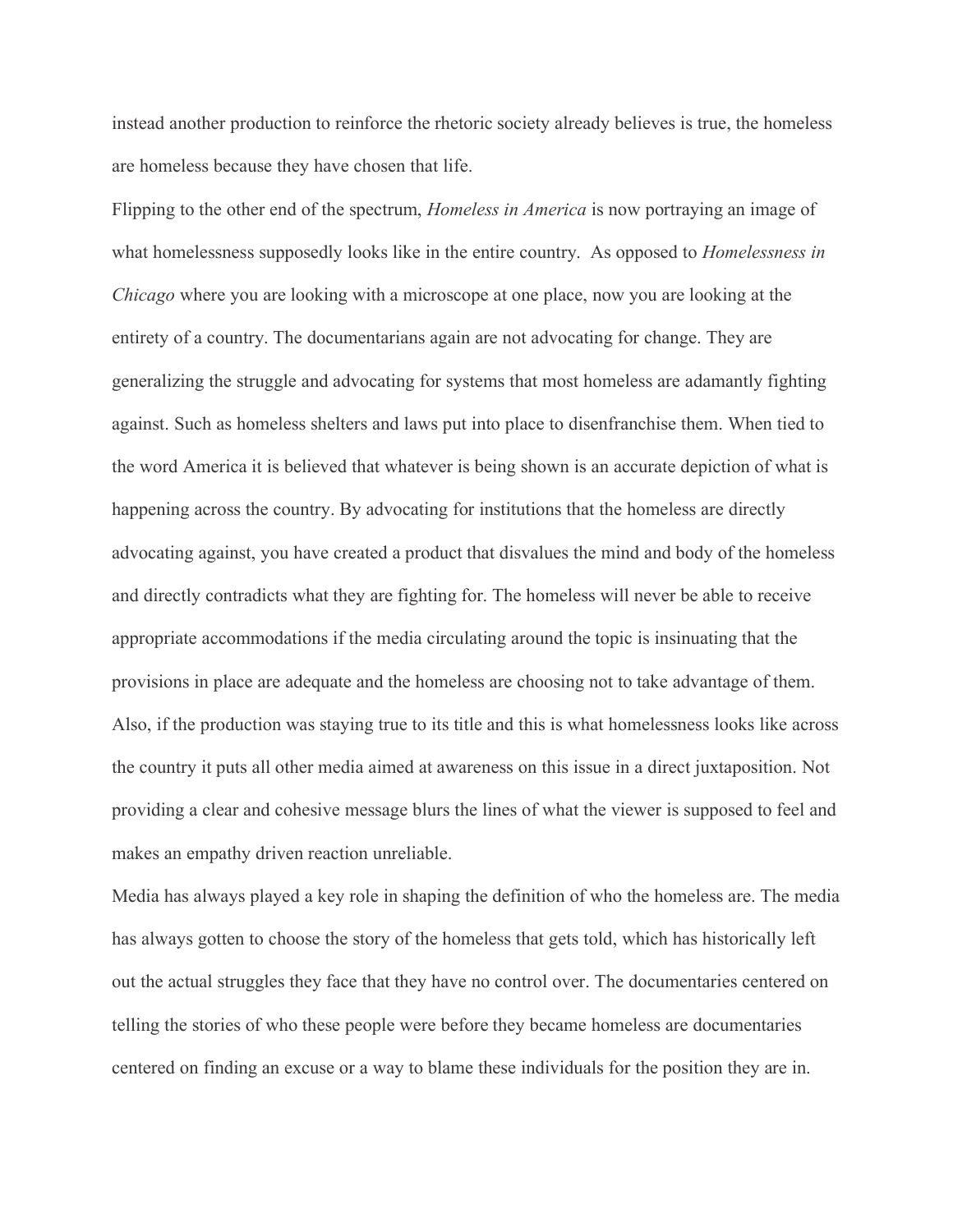This is put in the box of empathy. The documentarian frames these stories in a way that implies that the viewer should feel empathetic for the subject, but the framework beyond the stories provide a conscious message that aligns directly with those who believe the homeless are just the bottom of the totem pole. These are ideals that believe they should pull themselves up by their own bootstraps. The small empathetic connect is not strong enough to carry over into actual change. As times keep changing, the importance of using media spaces with intention is becoming even more salient. YouTube has begun to be regarded as "the place to be" in the media realm. It is the edgy version of television and is commanding an audience of all ages. The great fault in media is that the majority of viewers take what they see at face value, they believe it with no question. If there is not media produced that brings awareness to the true issue at hand, the lack of adequate systems to help the homeless rise above, it will go unknown that they are held at this level of distress because our economy makes it that way. If no one knows, nothing will be done. What needs to be done to evoke actual change is to create media that questions the class hierarchy. Media that examines why a class system even exists and why the poorest people have never known what it is to not be poor. But, the most crucial point is that this has to be done with empathy. We must create a deep, unwavering, empathetic connection and let it be known that every day that passes that we are not working towards change, we intensify the struggle for the homeless.